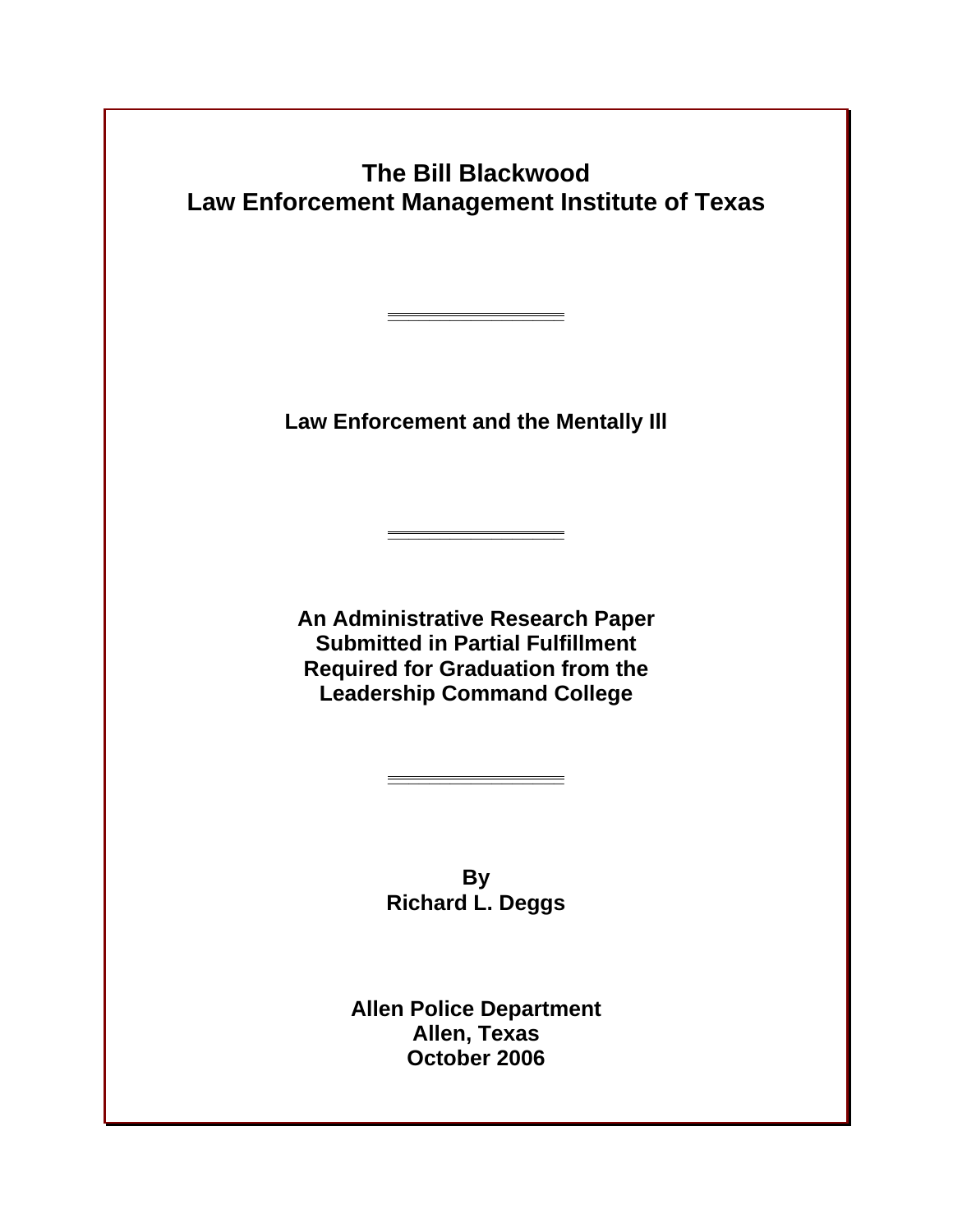# **ABSTRACT**

The purpose of this study is to review issues regarding the way law enforcement deals with and interacts with mentally ill persons. The problems identified include: the amount of time used for calls relating to the mentally ill, the amount of manpower used for these calls, the use of force incidents between officers, the increased incidents with the mentally ill and the impact on the law enforcement community to deal with mentally ill persons. The methodology used for the research encompassed an in-depth survey of Texas law enforcement agencies, review of other research completed on this subject and review of mentally ill treatment centers research. The findings suggest there is a problem regarding the best approaches in dealing with a person in mental crisis. The study identifies information to support the need to change the way law enforcement deals with the mentally ill. Multiple solutions are offered, however, emphasis is given to the Crisis Intervention Training (CIT) form of response as a possible solution. In conclusion, the researcher recommends that law enforcement agencies develop and deploy a CIT team or some type of variation. According to the research, there is evidence to support the positive results from the outcome of calls where either a CIT team or trained officers responded to the mentally ill person in crisis, as compared to the same type of call not employing specialized officers or a CIT team.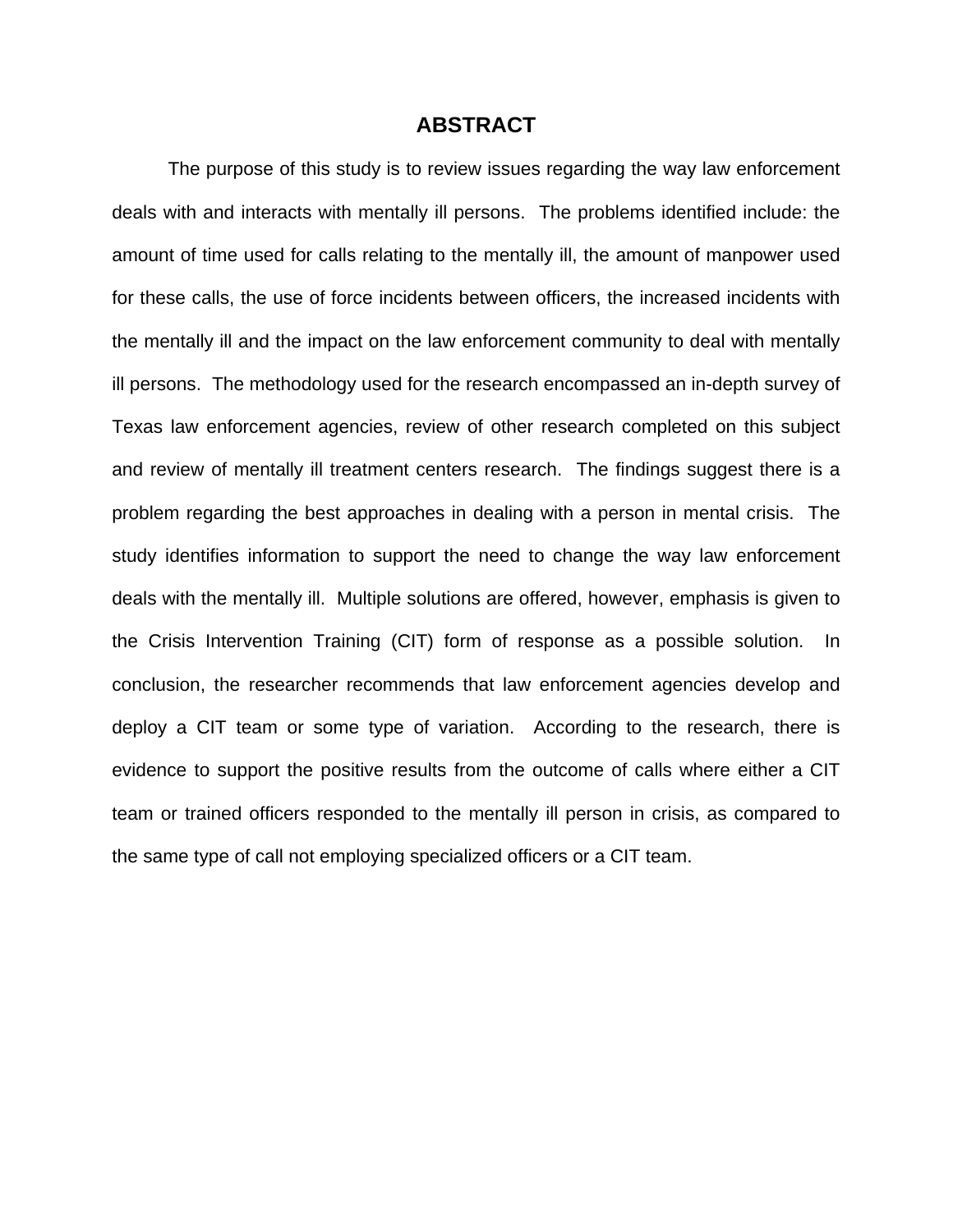# **TABLE OF CONTENTS**

| Abstract |  |
|----------|--|
|          |  |
|          |  |
|          |  |
|          |  |
|          |  |
|          |  |
| Survey   |  |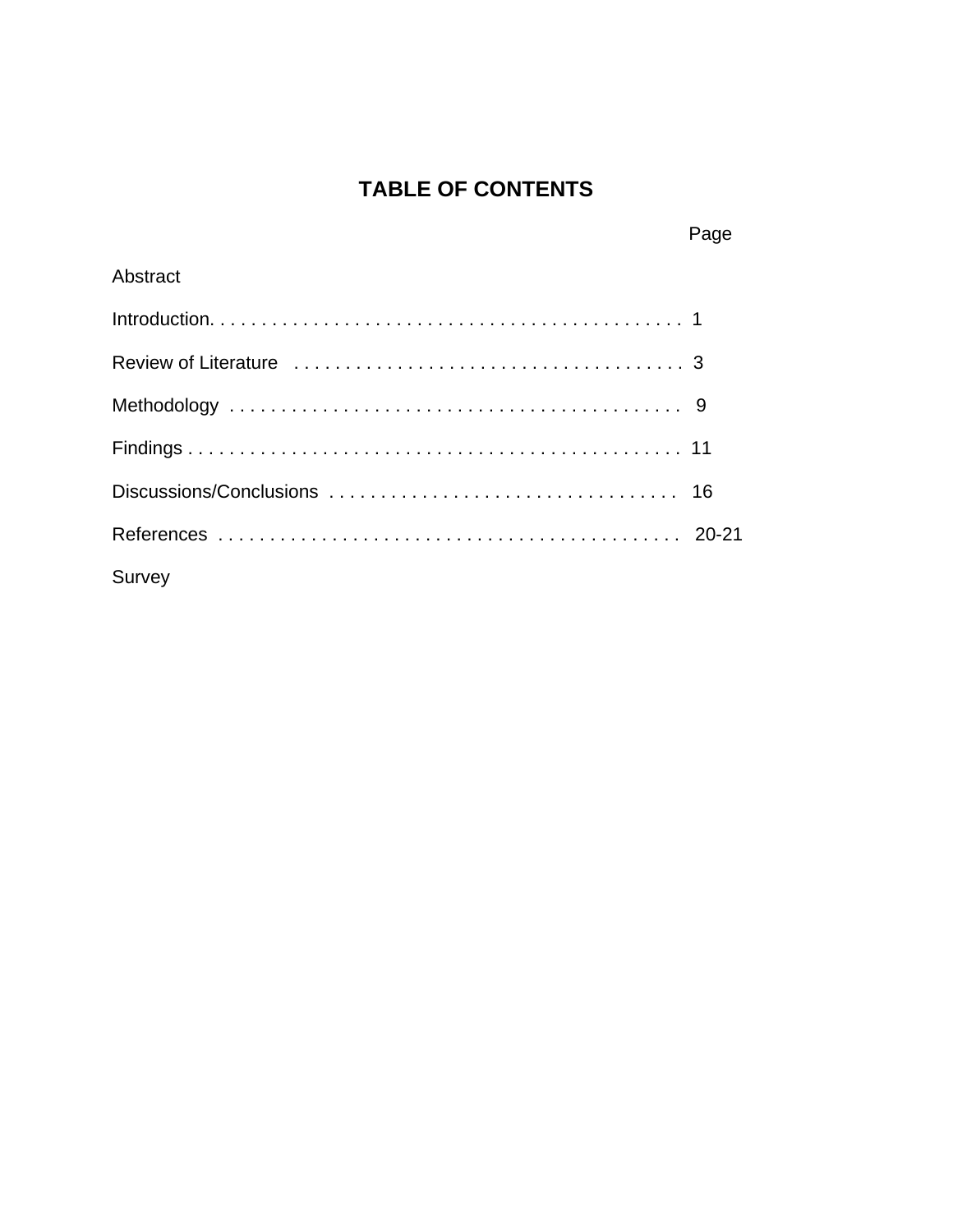# **INTRODUCTION**

Law enforcement personnel have been challenged by situations involving people with mental illnesses for many years. Twenty to twenty five percent of the population may be affected by mental illness (TCLEOSE, CIT Instructor training, 2004). According to Finn and Sullivan (1987), the public repeatedly calls on law enforcement officers for assistance with people who are mentally ill due to the availability of around-the-clock service. Officers are also called on due to their mobility and legal obligation for law enforcement to respond to incidents involving the mentally ill, along with their authority to detain or make necessary arrests. The time police officers spend on calls with persons who have a mental illness is disproportionate to the percentage of caseloads they represent. The dangers police officers face when responding to calls involving mentally ill individuals are increased due to the person's illness, which changes the individual's ability to understand or comprehend with normal reasoning. Police officers responding to these types of calls are often not adequately trained to resolve situations involving the mentally ill in an effective manner. As a result, police officers and mentally ill persons are at greater risk for experiencing negative consequences during these encounters (King County Executive Mentally Ill Offenders Task Force Final Report, 1997). These encounters cause great concern for both the officer and the mentally ill person due to the higher risk of possible injury to either party, often resulting from the officer's lack of knowledge with regard to effectively dealing with the situation at hand and technique officers used to handle situation.

The purpose of this research is to determine the extent to which police officers interact with people with mental illness and provide insight in addressing the problems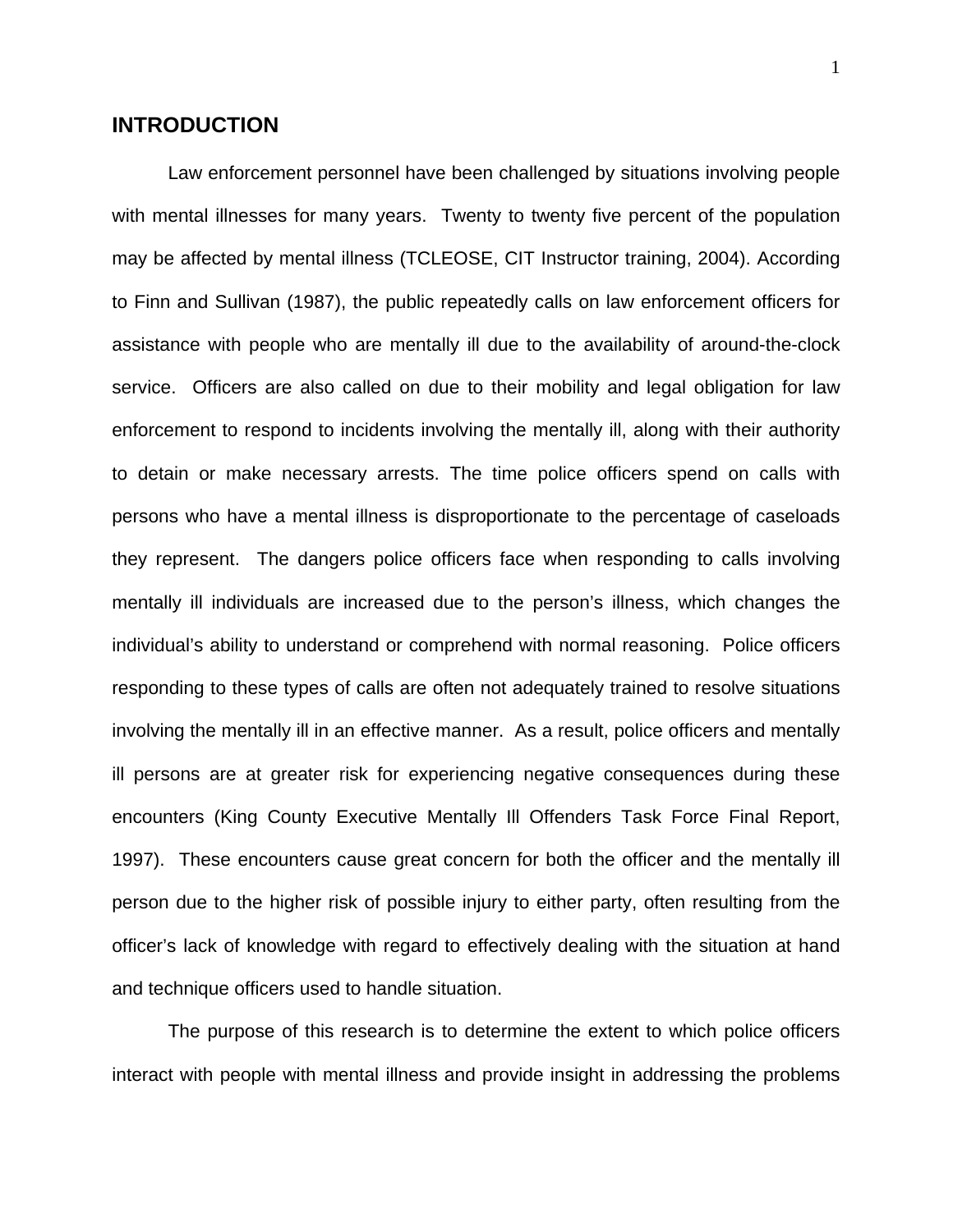encountered by police officers in these situations. This research is expected to reveal the most vulnerable areas police officers face during these encounters and to suggest and support the need for additional training to overcome these susceptible areas. Furthermore, this research is expected to reveal appropriate training for officers and dispatchers, along with partnerships between various entities such as law enforcement, the judicial system and medical and mental health professionals. These entities working together to resolve these issues would benefit everyone involved.

The intended method of research includes a review of: Texas laws, police organizations, operating policies and procedures, mental health and retardation policies, and in-depth surveys from law enforcement agencies within the state of Texas. This study will contribute to previous findings including Reuland's (2004) emphasis on the growing need for specialized training for all law enforcement personnel and mental health organizations. With all parties entering into a partnership to cause a positive effect, it is proposed that the mentally ill individual will receive the appropriate assistance needed and the overall community will be safer. A survey of law enforcement agencies should further support these findings and stress the need for specialized training when working with the mentally ill.

Law enforcement will most assuredly gain from the information of this research through the documentation presented to support the need for highly-trained police officers as it relates to the mentally ill. Law enforcement will gain from a better working relationship and understanding of Mental Health Mental Retardation (MHMR) operations and facilities.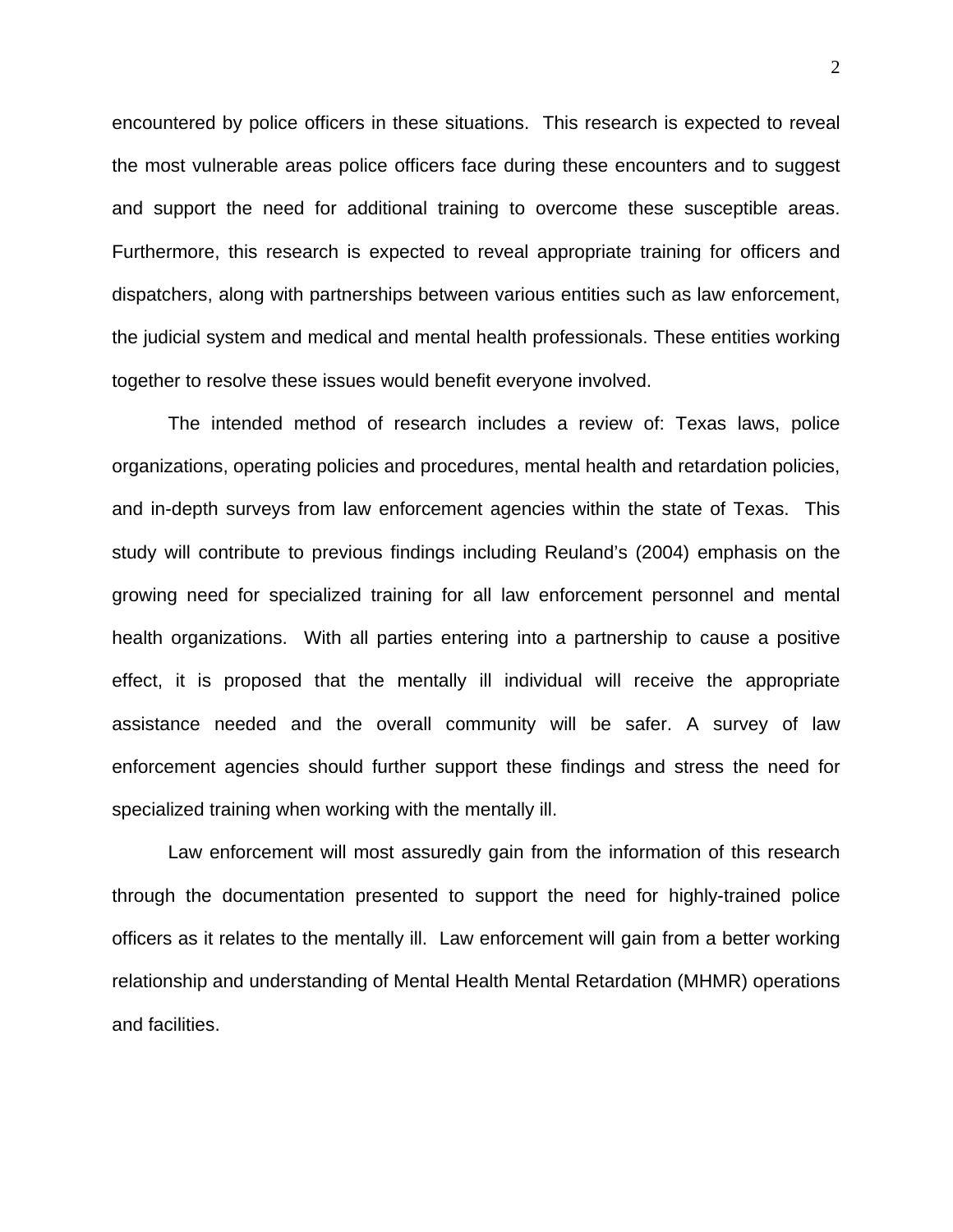# **REVIEW OF LITERATURE**

 The rapid rate of closing of psychiatric hospitals in Texas in the 1980s caused an increased number of calls police officers were required to respond to involving mentally ill people. (Shannon & Benson, 2005). The number of police responses to calls regarding emotionally disturbed people in New York City in 1980 was 20,843 and rose to 64,424 by 1998 (Psychlaws.org; Briefing Paper, 2005). According to Torrey and Zdanowic (1998), states are responsible for the care of severely mentally ill persons. With the policy of deinstitutionalization by the states, the states have shifted the responsibilities to the counties where these individuals reside. However, this responsibility failed when money was not provided to set up staffed centers to deal with the mentally ill clients. (Clay, 2000). Additionally, Clay (2000) emphasizes, when the states' monies for community mental health centers fail to materialize; the medications needed for mentally ill clients become unavailable. This often causes mentally ill people to go without their required medications and can cause some individuals to become alcoholics and drug addicts in an effort to alleviate their symptoms of mental illness. Cordner (2006) stresses, "It is important to recognize at the outset that mental illness is not, in and of itself, a police problem, it is a medical and social services problem" (p.1). Police officers are not trained to deal with a mentally ill person or the situation surrounding the mentally ill person. This creates a dangerous situation for both the police officer and the mentally ill person. (Treatment Advocacy Center Briefing Paper, 2005). In a study released by Regional Organized Crime Information Center (ROCIC) on September 2001, Ron Honburg stated, "You can't expect an officer to be a psychiatrist, their learned responses may escalate an already tenuous situation" (p. 3).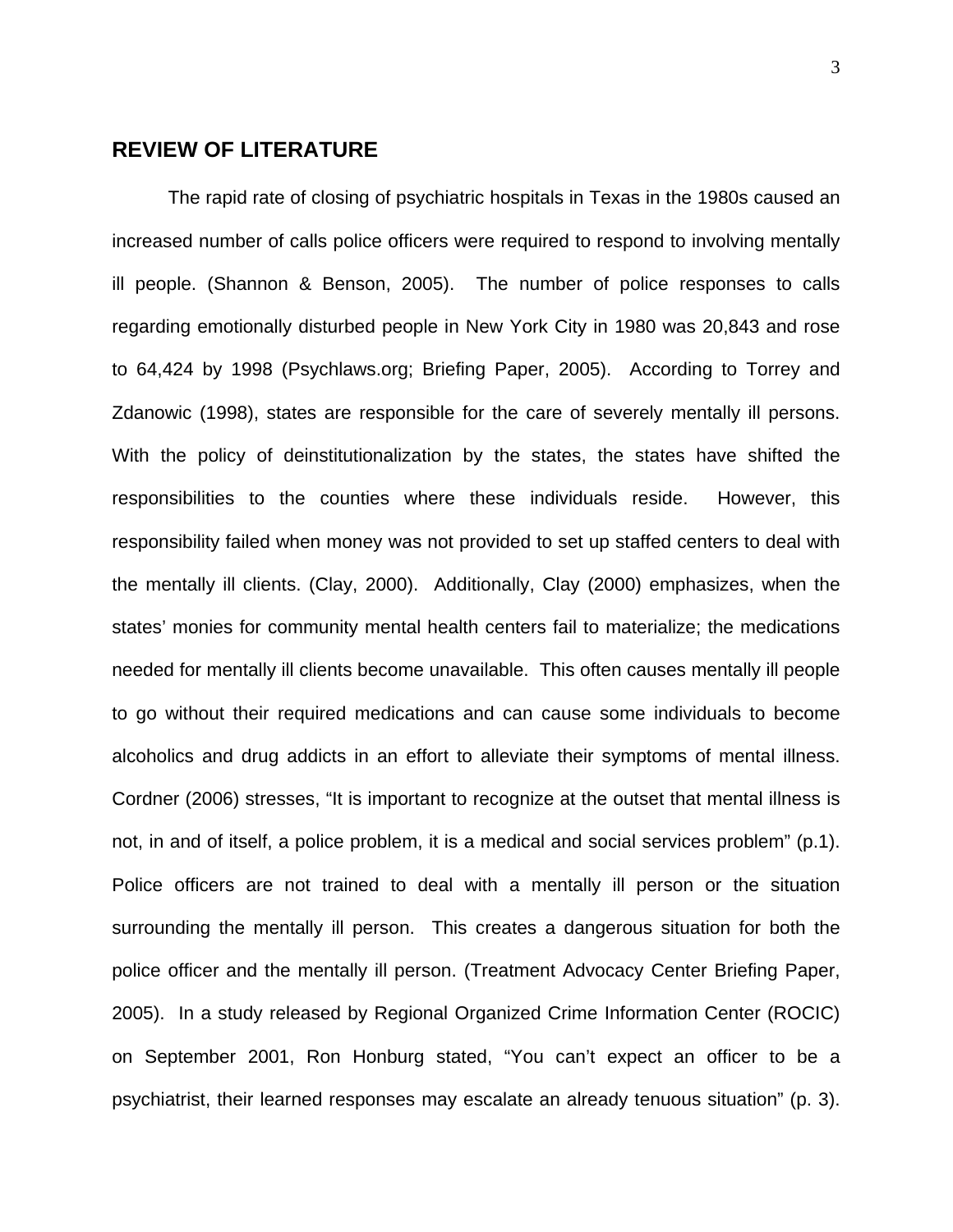The aforementioned statement further illustrates the underlying issue regarding interactions between law enforcement and the mentally ill community.

 According to the Texas Health and Safety Code, chapter 573, part of the problem regarding issues involving the mentally ill is due to the ineffective treatment laws that require a person to be a danger to themselves or others before they can be treated over their objections. The law only allows police officers to intervene by forcing a mentally ill person into treatment regardless of their objections after the situation has substantially deteriorated. In these cases, using force can increase when that person is being taken into custody due to lack of training in de-escalation tactics. Also, an increased officer response team can create the wrong atmosphere, hindering what could result in a positive resolution. An increased officer response team harms the community as it is a drain on manpower allocations for the rest of the citizens. The police officers are faced with a difficult situation when getting involved with the mentally ill person, by this point, their mental capacity has usually deteriorated to a dangerous condition. In these cases, the likelihood for the use of force, injury or death to either individual increases as a direct result of the deteriorated mental condition of the mentally ill individual (Briefing paper; The Treatment Advocacy Center 2005). Police officers are trained to quickly deal with situations and to resolve the immediate problem so they can be available for the next call. The same command and control techniques officers use to take a criminal suspect into custody usually escalates the contact with the mentally ill person into a violent contact. In situations surrounding mentally ill persons, the officer's training is inadequate with respect to de-escalation tactics and or alternative uses of force which can lead to the injury or death of the individuals involved (Nelson 2005). In 1998,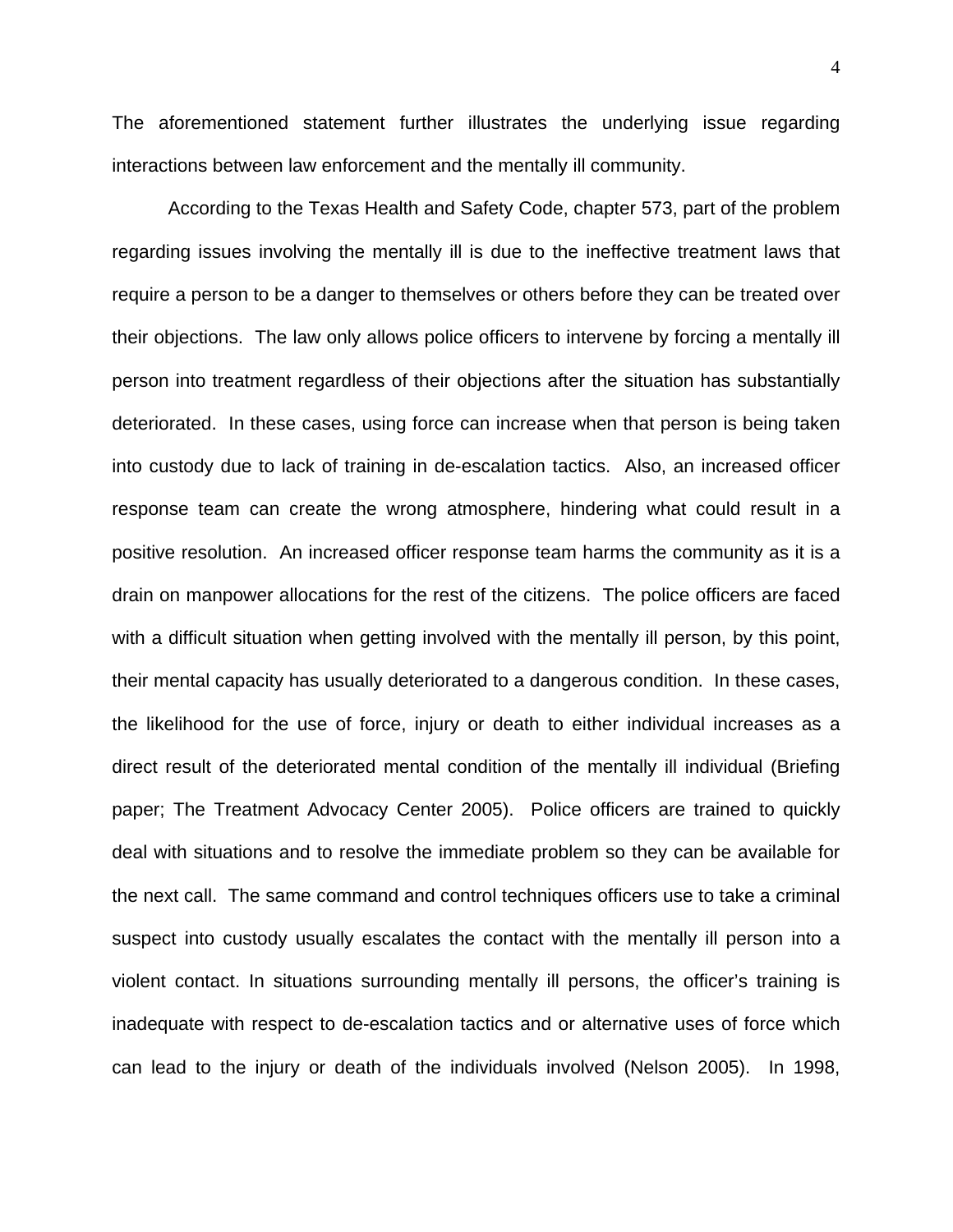thirteen percent (13%) of law enforcement officers were more likely to be killed by a person with mental illness, as compared to eleven percent (11%) of law enforcement officers being killed by assailants with prior arrests for assaulting police or resisting arrest. (Brown & Langan, 1999). Persons with severe mental illness are killed by police in justifiable homicides at a rate four (4) times greater than the general public. (Brown & Langan, 2001). A study involving 430 shootings by Los Angeles County Deputies between 1987 and 1997 revealed indicators that determined the shooting was "suicide by cop" for eleven percent (11%) of the 430 studied police shootings with thirteen percent (13%) of those fatal. (Callender, Huston & Anglin, 1998).

 Part of the problem regarding handling the mentally ill is the lack of properly trained dispatchers to get sufficient information surrounding a call that would indicate it involved a mentally ill person. (Law Enforcement News, 2002). Another issue is police officers are not properly trained to effectively deal with the mentally ill person once they arrive at the scene. (Law Enforcement News, 2002). Additionally, the lack of partnerships between law enforcement and mental health facilities regarding the timeliness of attention and acceptance of the mentally ill person hinders proper treatment and the timeliness of that treatment. Officers often spend many hours waiting for mental health facilities to diagnose and accept the mentally ill person, only to release the person back to the community without follow-up treatment. (Treatment Advocacy Center-ROCIC, Law Enforcement and the Mentally Ill, 2001). With the mental health facilities treating and releasing the mentally ill person back out on the streets, often the officer must respond and deal with the mentally ill person again. Subsequently, the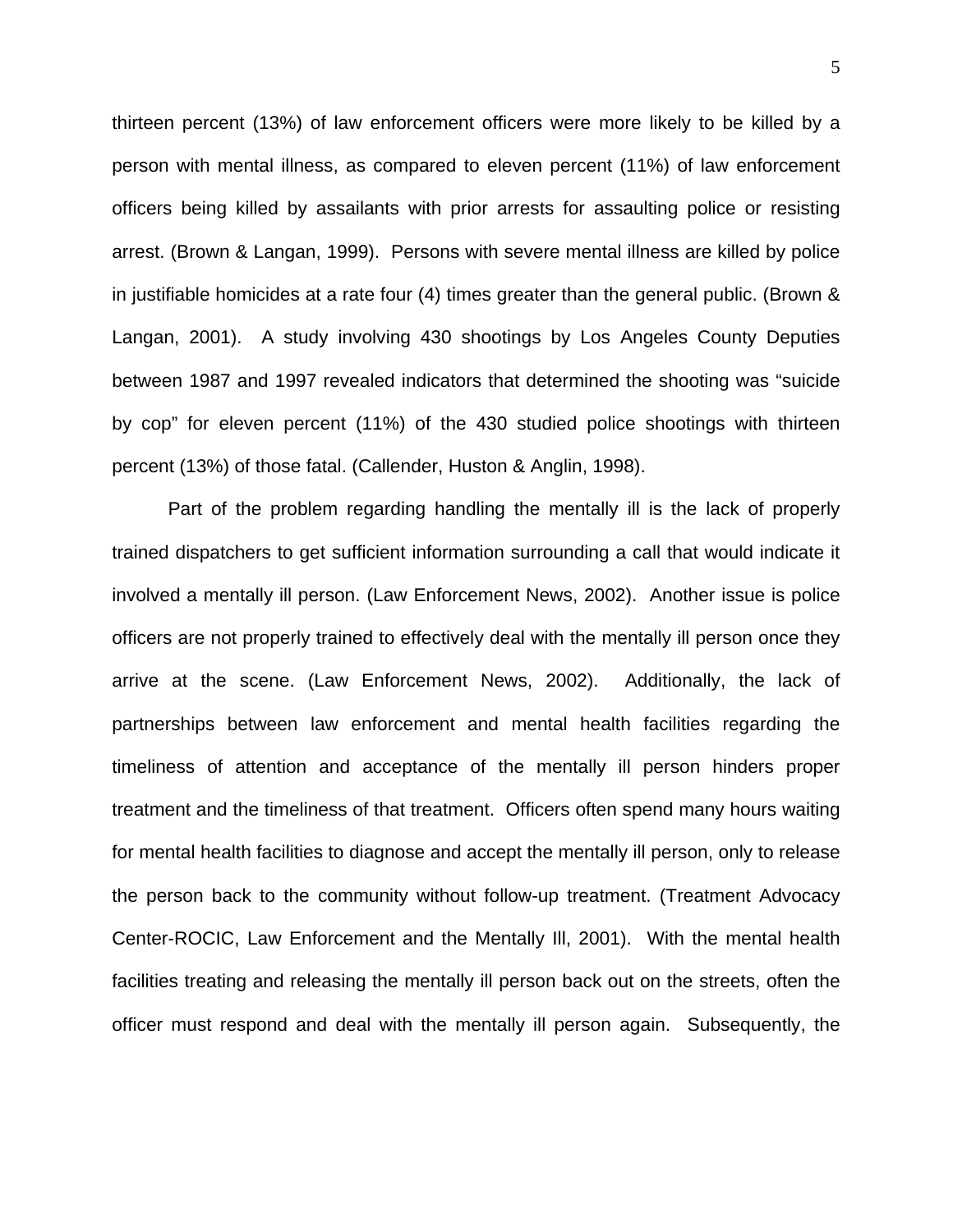officer is more likely to arrest the person and let the criminal justice system handle the problem. (Pribble, 2005).

Most law enforcement agencies have developed a policy for the handling of a mentally ill person or Special Operating Procedures (SOP) within the past few years because of the growing incidents of released mentally ill persons and call involvement by the agencies. The early policies only minimally addressed what to do on these types of calls. The early policies advised officers to respond, detain the individual and take the person to a mental health facility if they were trying to harm themselves. Simply stated, the early policies re-enforced the idea that a long-term resolution was not a law enforcement problem. The later policies were developed after partnerships were forged between law enforcement and mental health facilities. These policies did expand on ideas developed from these partnerships and recognized the positive effect on the agency and mentally ill individual if law enforcement de-escalated the situation and supported treatment for those who needed it. Helping obtain treatment for those in crisis from the agencies offering treatment or assistance could be considered a supportive act initiated by law enforcement.

According to a ROCIC report entitled, Law Enforcement and the Mentally Ill (2001), due to similar previous situations and a tragedy in 1987, the Memphis Police Department began a task force which ultimately led to the development and finalization of Crisis Intervention Training and formation of a specialized police unit called "CIT". CIT officers are officers on regular patrol with the specialized training so they can respond and deal with a mentally ill person with other officers assisting the CIT officer. The purpose for the specialized training is to provide their police officers with the best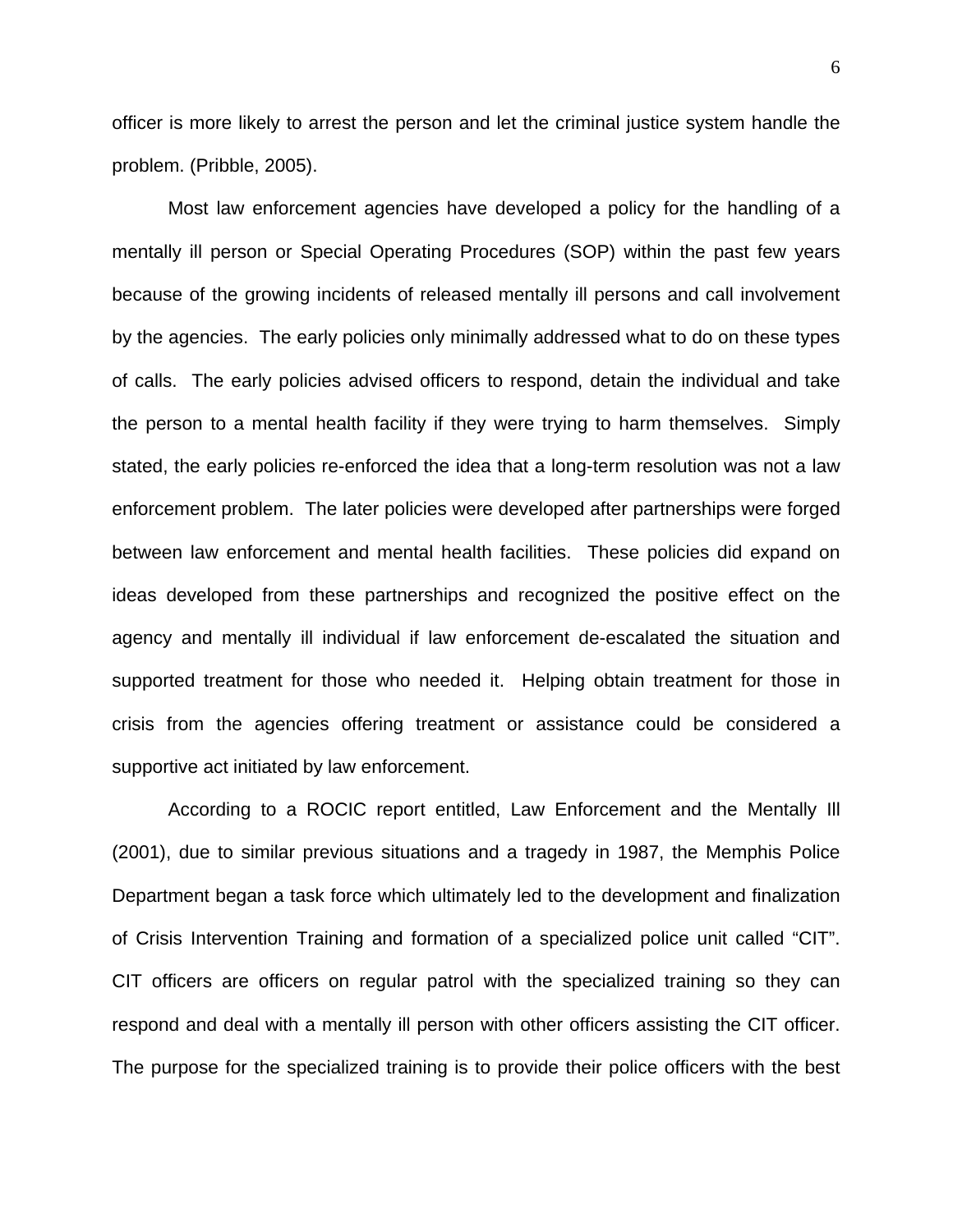tools available for dealing with a mentally ill person. The Memphis Police Department only uses a volunteer pool of officers with at least five years of experience. The training also includes the police dispatchers so they know the type of questions to ask of the person calling for help to know to send the CIT officer to that call. The multi-disciplined training program is forty hours long, which includes role playing, face-to-face conversations with consumers (mentally ill persons), de-escalation tactics, and alternative uses of force tactics and equipment.

The CIT training program brings together different levels of support and assistance for the mentally ill person and develops and maintains a working partnership between law enforcement courts and the mental health facilities. With law enforcement and other mental health facilities working together, the consumer (mentally ill person) obtains the needed treatment, while the officer(s) involved in the call develop(s) a positive relationship with the consumer, their family members and the mental health facility. (Final Report, King County Executive Mentally Ill Offender Task Force Final Report, 1997). This positive relationship builds trust within the community and the people who need help.

The CIT training and the statistical evidence that suggests harmful incidents between law enforcement and consumers is reduced (as reported by numerous reports and studies), having caused many agencies to start their own programs. Some are modeled after the Memphis Police Department program, with others looking at the progress being made in Florence Police Department in Florence Alabama. A CIT training program brings together different levels of support and working partnerships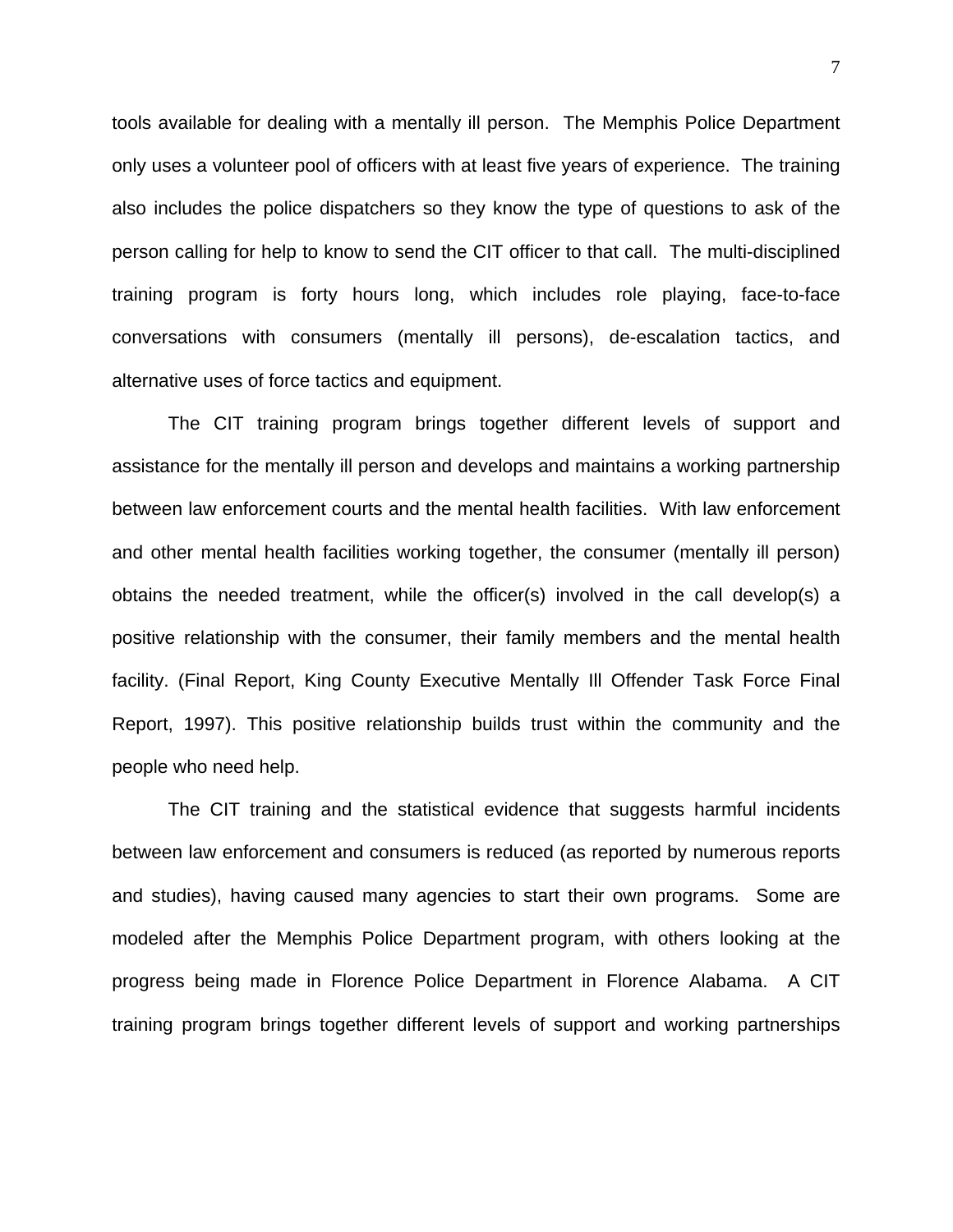between police, mental health facilities, the judicial court system and the community. (Beasley, 2000).

Numerous studies have been conducted which support the need for a different method and tactic used by police, mental health facilities, courts and the community to properly and safely deal with a mentally ill person. (National Institute of Justice Journal, Police Discretion and Mentally Ill Persons, 2000). The U.S. Department of Justice has funded grants for quality studies to find solutions for positive ways for law enforcement to deal with a mentally ill individual. (Community Oriented Policing Services No 40- ,2006), and (Criminal Justice/Mental Health Consensus Project, 2002). These articles and publications identify problems and provide statistics regarding mentally ill persons and their interaction with law enforcement community. This research offers possible solutions for properly dealing with current identified problems of interactions between law enforcement and mentally ill persons. The statistics from programs already implemented by other law enforcement agencies supports the findings. CIT training and partnerships between law enforcement, courts, mental health facilities, and the community, were developed as a direct result of the studies and the affects on communities dealing with the mentally ill. The concerns the studies referred to were ones regarding the amount of time officers spent on the call, the aftermath of what happens when the mentally ill person does not receive treatment, and the injuries or deaths involved in these calls.

As of September 2005, the State of Texas passed Senate Bill 1473 requiring police chiefs to establish a program on de-escalation and crisis intervention techniques for interactions with persons with mental illness. This bill also requires all officers to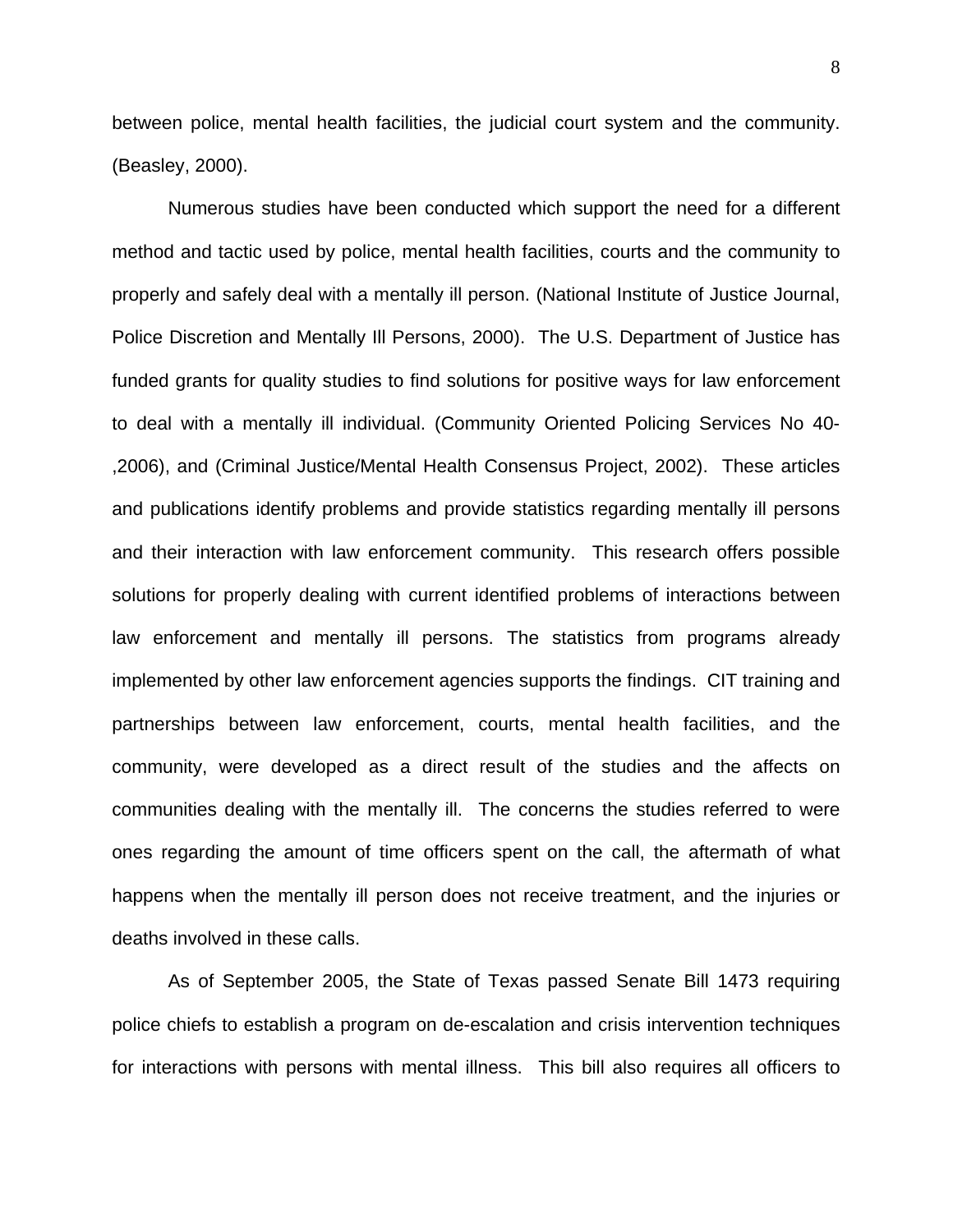complete this training program within two years. This change in state law further supports the studies and statistics given by all the articles, (COPS 2006, NIJI 2005), and reports identifying there is a problem with the way law enforcement currently deals with the mentally ill. The new law supports alternative ways to deal with the mentally ill by the mandated training for de-escalation and crisis intervention.

#### **METHODOLGY**

The purpose of this research is to determine the extent to which police officers interact with people with mental illness and provide insight into effectively addressing the problems encountered by police officers. This research is expected to reveal the most vulnerable areas police officers face during these encounters and to support additional training to overcome these areas. Furthermore, this research is expected to reveal effective training for officers and dispatchers along with creating partnerships between various entities such as law enforcement, the judicial system and medical and mental health professionals working together in an effort to resolve the issue.

There are several different models of police responses to the mentally ill according to Deane, Steadman, Borum, Vesey & Morrissey which include: 1) policebased, specialized police response which utilizes officers with specialized mental health training to respond to the person having the mental crisis; 2) police-based, specialized mental health response which uses mental health professionals to assist the officers in the field as they help those in crisis; 3) mental health-based, specialized mental health response which sets up a partnership between law enforcement and mental health crisis teams to treat the needs of the mentally ill person. (Borum, et. al, 1998).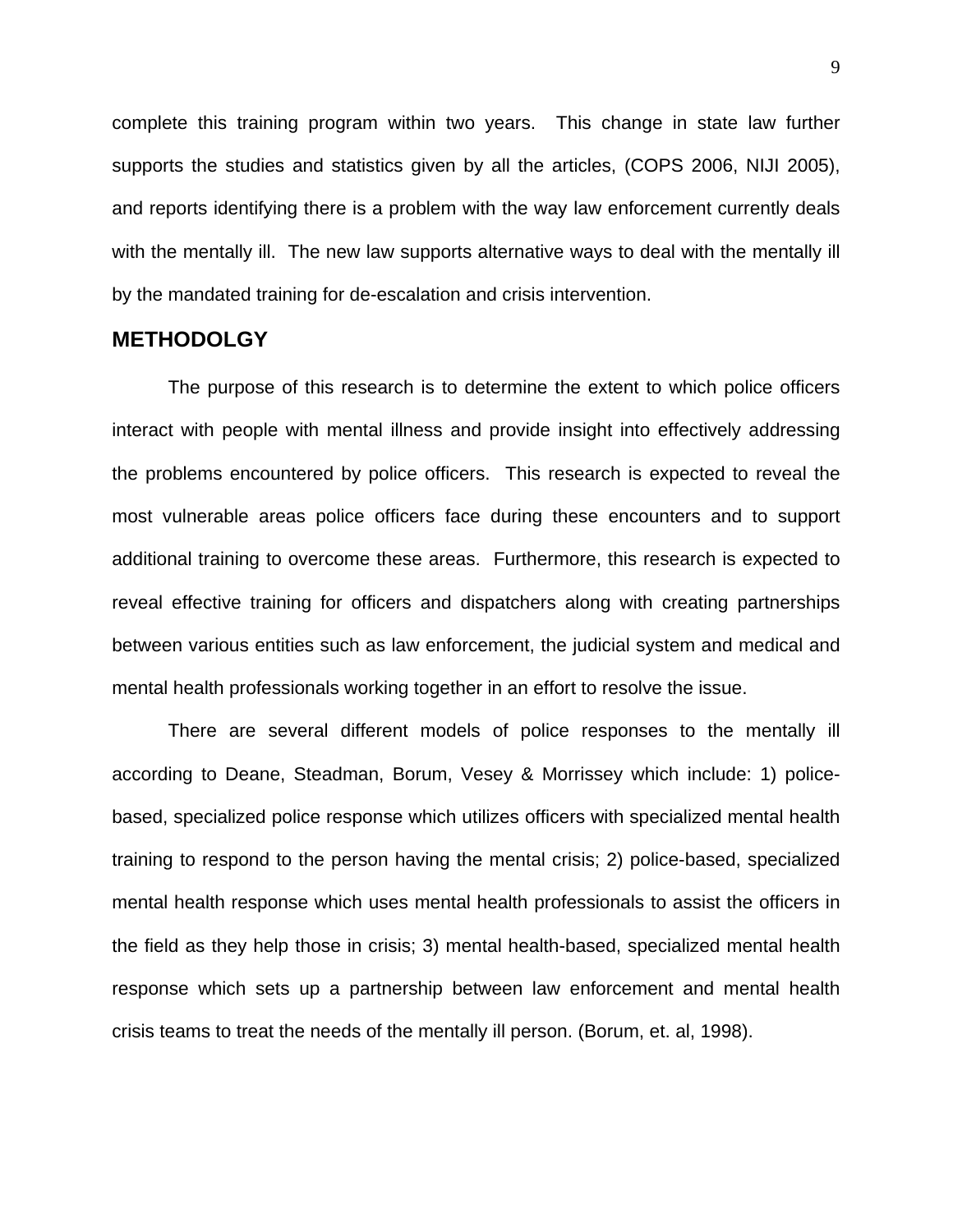Another form of response from law enforcement in Texas is the design, training of personnel and deployment of a Crisis Intervention Team. CIT, although police based, encompasses the partnership between law enforcement, mental health facilities, community out reach centers, and the court system. The purpose of this response is so the first responding officer has the training to deal with the mentally ill person at the scene and obtain a safe, positive outcome of the call. Then the officer can obtain effective and correct treatment for this person through the mental health facilities or mental health professionals to maintain a positive resolution to the crisis.

The author hypothesizes that properly trained police officers in the techniques of de-escalation and intervention as well as dispatcher training in obtaining correct information will reduce the amount of time officers spend on calls, reduce the risks involved in these types of calls and assist in obtaining needed treatment for the mentally ill person. This will reduce the safety issues between officers and the mentally ill person and develop a positive and safer resolution for the officer, mentally ill person and the community as a whole.

The method of inquiry will be an in-depth survey of law enforcement agencies within the State of Texas. By comparing current year calls to the previous year's calls, the author expects to support the fact that officers are responding to more calls involving mentally ill persons. This should support the fact more time is spent on this type of call by comparing a call involving a mentally ill person to a call not involving a mentally ill person. This will support the idea that the amount of officers used for the call is disproportionate for the call type, by comparing a call involving a mentally ill person to a call not involving a mentally ill person. The survey also proposes to support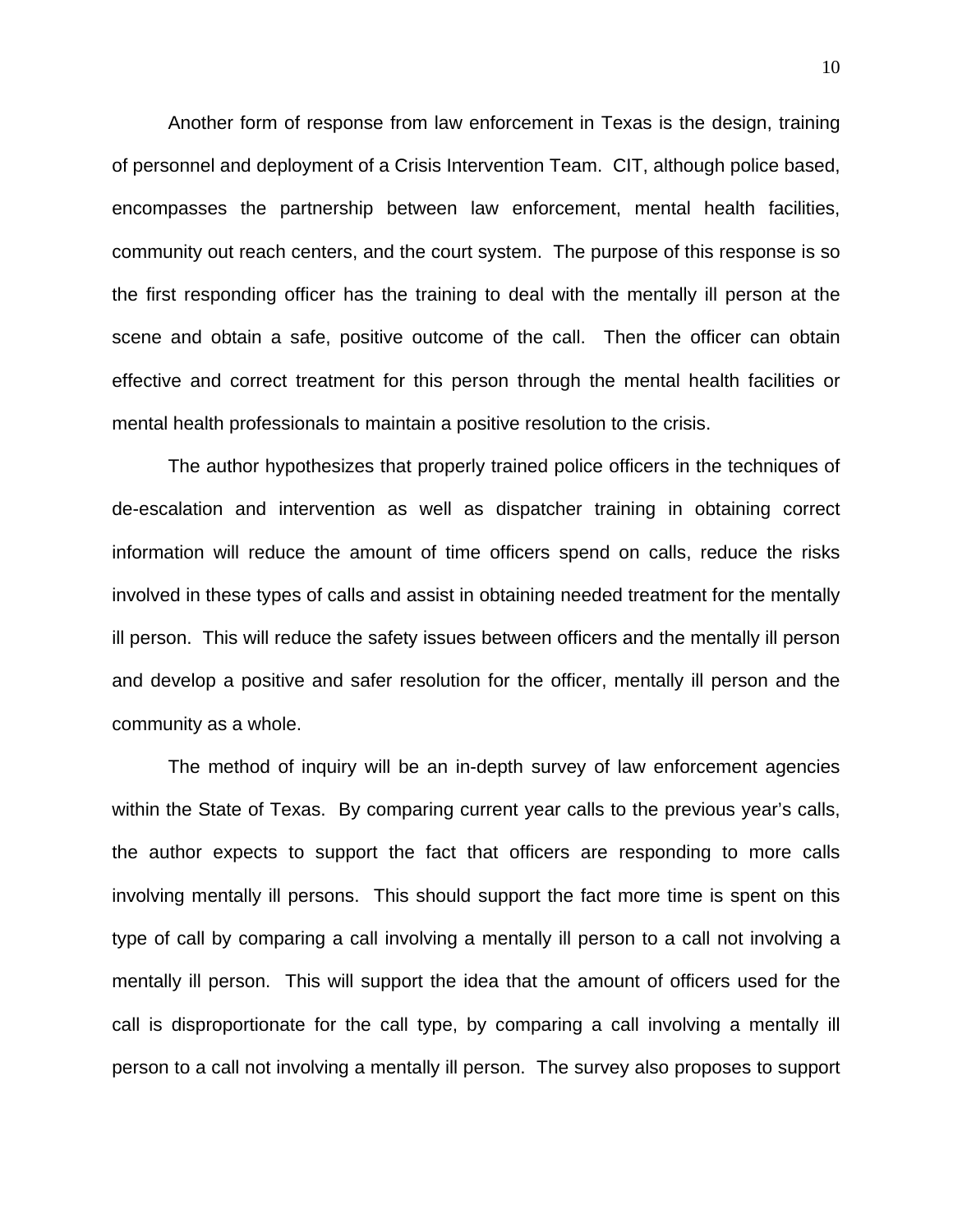the idea that the safety for the officer and mentally ill person is heightened due to the limited ability of the person's reasoning by the amount of the uses of force reports generated for a call involving a mentally ill individual compared to a call not involving a mentally ill individual. Moreover, the author hopes to support the consensus which suggests that if the mentally ill person does not obtain the needed treatment from the mental health facilities, the overall safety for the officer, mentally ill person and community is lessened by the deteriorated situation.

The thirty-three item survey consists of questions which will be designed to give current and past information to support the author's original research question and hypothesis. The author will survey large metropolitan agencies, Dallas, Houston, Austin, to gain a large example size. The researcher will follow up with rural agencies to see if the effects will be the same or different due to the logistics of treatment and manpower allocations. One hundred surveys will be distributed to law enforcement agencies within the state of Texas. The information gained by the survey and the findings will be analyzed and calculated to give numerical support for the author's hypothesis.

# **FINDINGS**

Feedback from the author's survey instrument was not considered suitable based upon the ten agencies that actually responded. In the author's quest to gain information, the author discovered that most law enforcement agencies did not capture information in a manner to complete the survey. The survey instrument was rewritten and resubmitted with ten agencies, or ten percent, returning the surveys.

Law enforcement is designed and guided by statutes to enforce the laws of the state. The laws are designed to protect persons and property with police officers'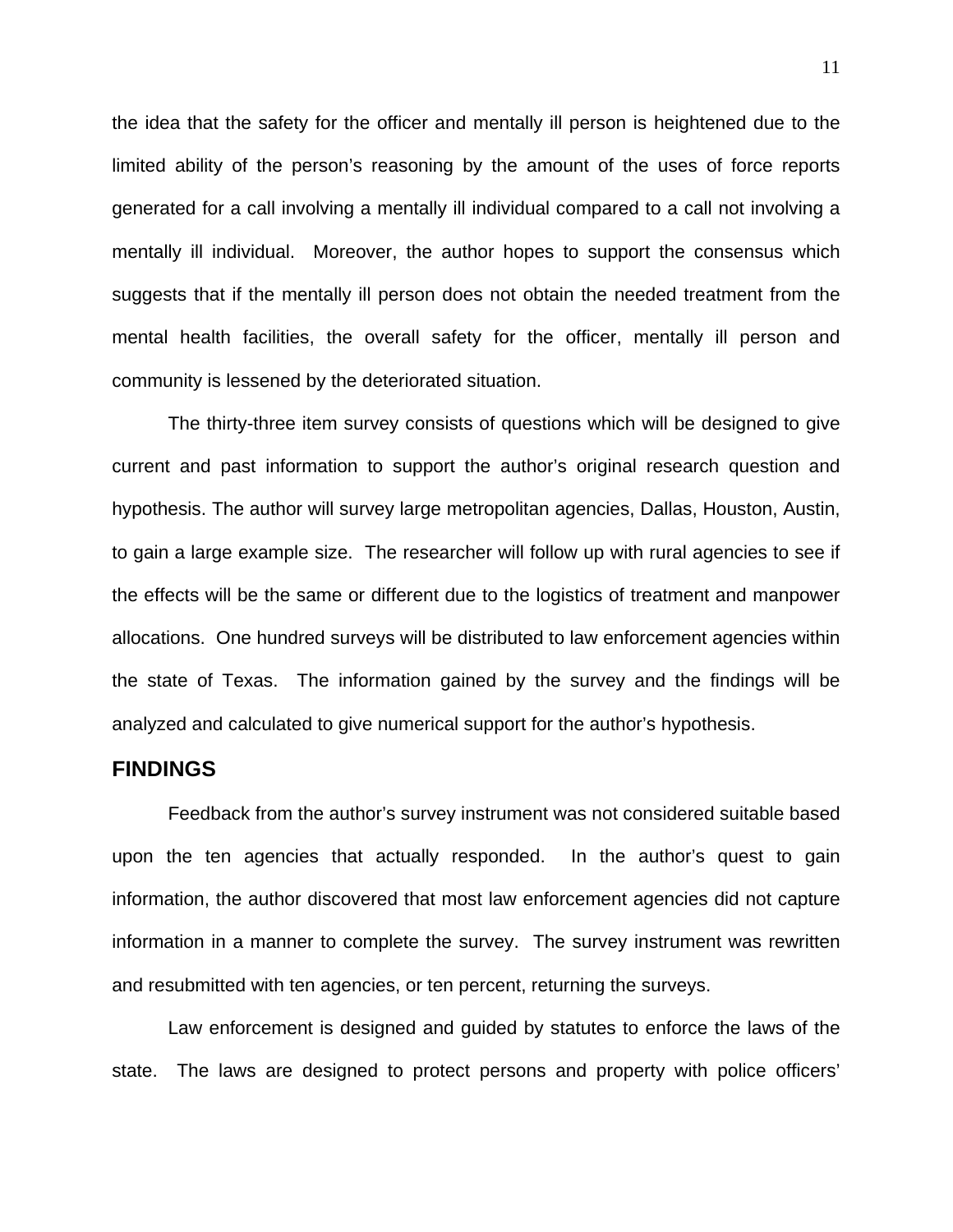enforcement, which does not educate officers to be a social worker. Most police departments have changed their policing practices to a form of Community Oriented Policing or Problem Oriented Policing as communities request and sometimes require law enforcement to take on different rolls for the betterment of the community. This change in policing facilitates a better partnership between the community and the citizens. The communities have repeatedly called police to help with mentally ill people because police are mobile and have an obligation to respond. The amount of officer interaction with a mentally ill person increases everyday because of deinstitutionalization and mental health facilities telling people to call the police when the situation has deteriorated and has become dangerous. (Treatment Advocacy Center; Regional Organized Crime Information Center, 2001).

Although most Texas police departments are now training their staff to effectively assist the mentally ill person, the training is having a positive effect on the officers and the community. Although the agencies surveyed stated they did not capture an actual numerical statistic for a mentally ill person call, they did indicate their calls involving a mentally ill person have increased. The officers are receiving a minimum of sixteen hours of training in verbal de-escalation techniques, Crisis Intervention Training (CIT) and different techniques to physically detain mentally ill persons. To further CIT training, departments are investing in and training on less than lethal weapons and detention techniques to give the officers more options to use in the field. Dispatchers are being trained in questioning techniques, which gives them the ability to obtain information that would indicate whether or not the call involves a mentally ill person so the correct type of officer is dispatched.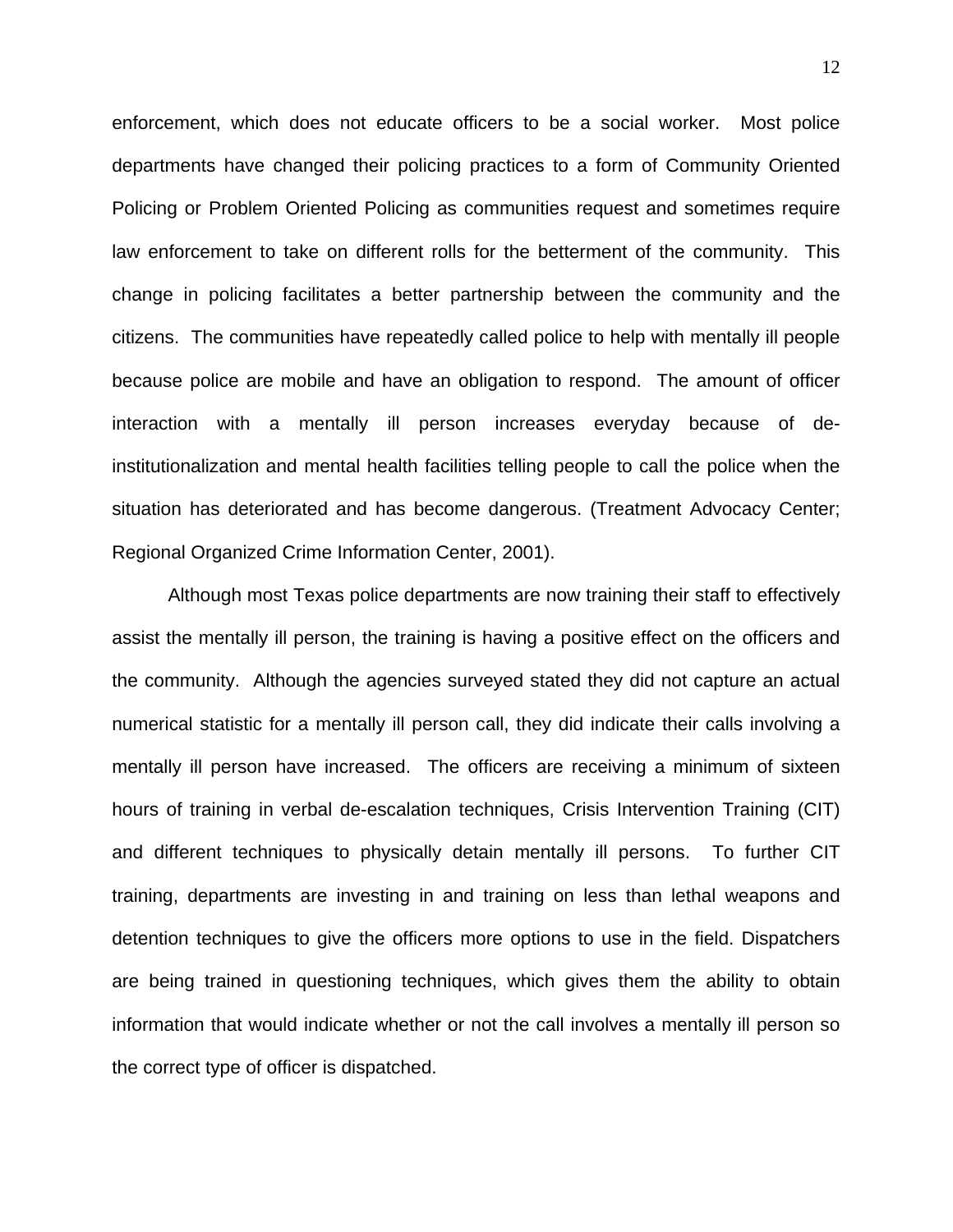According to the surveyed results, most police departments are using a type of police-based specialized police response, like the CIT, to respond to calls involving a mentally ill person. This allows the department to maintain their manpower allocations intact with the CIT officers being assigned to their patrol units that would respond to the call. This is a benefit to the department, mentally ill person and community because of the quickness of the response while maintaining officers to respond to other calls at the same time. The CIT trained officer would respond with other officers to assist. The CIT trained officer is in charge of the call and will make the decisions, within policy, to resolve the call safely with the mentally ill person obtaining the treatment they need. This reduces the time used for the call, the amount of manpower used for the call and a positive outcome for the entire situation. The officer trained to deal with the mentally ill person has the ability to resolve the situation more peaceably, which reduces the incidents or amount of force used. The agencies surveyed (with CIT officers) indicate their use of direct force while dealing with a mentally ill person has decreased. All agencies surveyed indicate that the time spent on calls involving a mentally ill person is disproportionate compared to the same type of call not involving a mentally ill person. The agencies that responded to the author's survey that had a form of CIT trained officers indicated that the manpower used for a call involving a mentally ill person was reduced.

Police departments are meeting with and generating partnerships with mental and medical health facilities. Once a better working relationship is established between the departments and health facilities, the time the officers spend in waiting areas of emergency rooms with the mentally ill person is reduced. According to Castro (2003)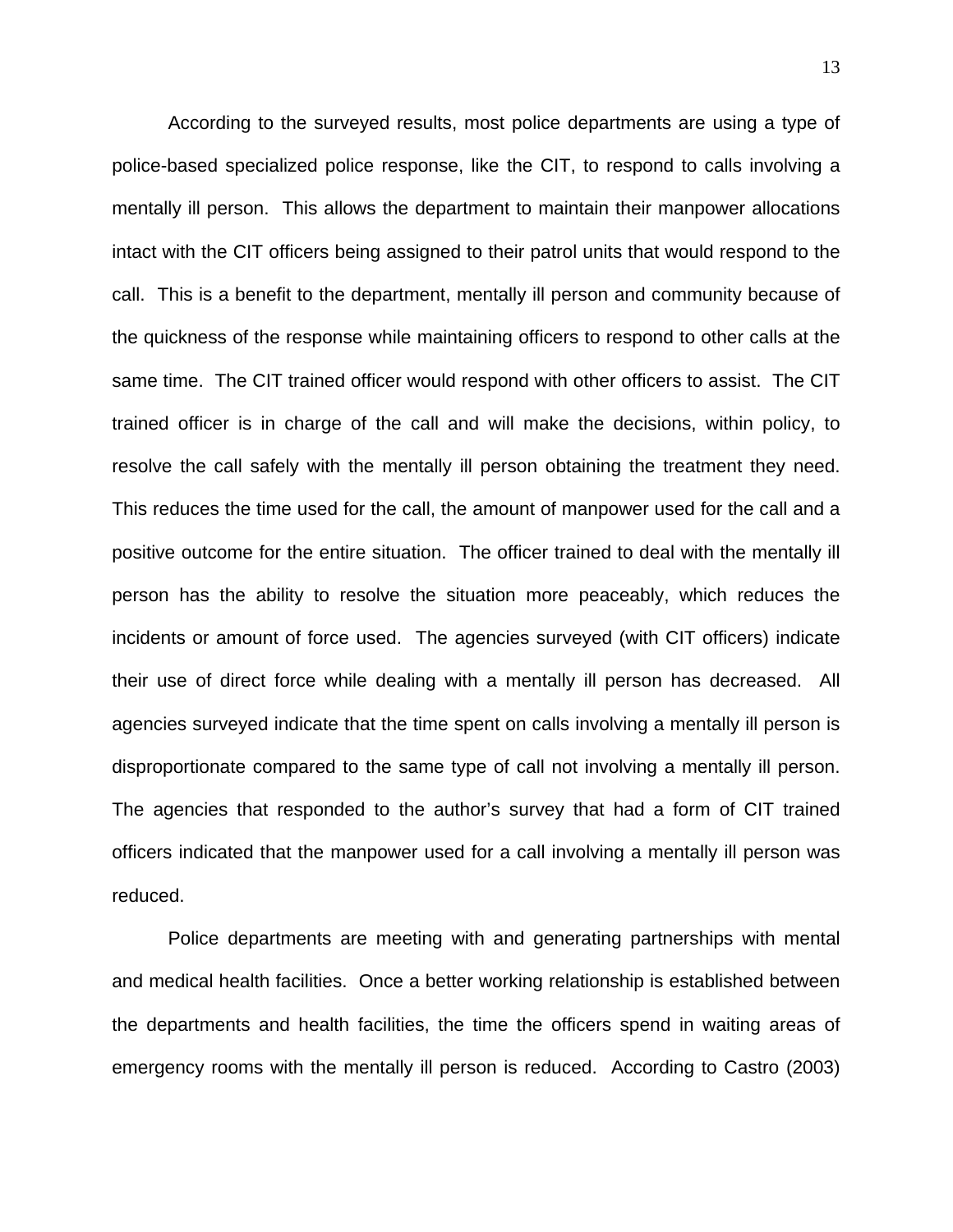with Galveston County Sheriff's Department, the waiting time in an emergency room of a hospital with a person in mental crisis in 1999 was five to seven hours which dropped to two to four hours in 2002 as a result of their implemented CIT program. According to the Allen Police Department, the usual time officers waited with a mentally ill person in the emergency room in 2000 was six to nine hours, which has dropped since forging a partnership with different facilities. In the case where a person has harmed themselves, the wait could be as long as five hours but cases where the person needed simple mental evaluation and treatment, the wait is usually one hour. Most North Texas police departments have forged a better working relationship with the facilities that treat the mentally ill. This gives the agencies the ability to obtain a faster response from these facilities and get treatment faster for the mentally ill person. One such relationship that benefits the officer and mentally ill person is the relationship with Life Path Systems. Life Path Systems is part of MHMR with people who want to assist both the police and mentally ill. During Life Path Systems normal business hours, if an officer responds to a mentally ill person call and that person only needs to be evaluated and placed back on medication, the Life Path Systems representative will take custody of the person and get them the necessary treatment. Partnerships with other facilities have been forged for the betterment of the community. These partnerships positively affect the mentally ill individual by getting the person in crisis treated. Some health facilities have designated or opened a mental health triage type waiting area. This gives a faster response for both the assistance and treatment of the mentally ill person. This helps law enforcement by reducing the amount of time officers spend waiting for a medical or mental health response.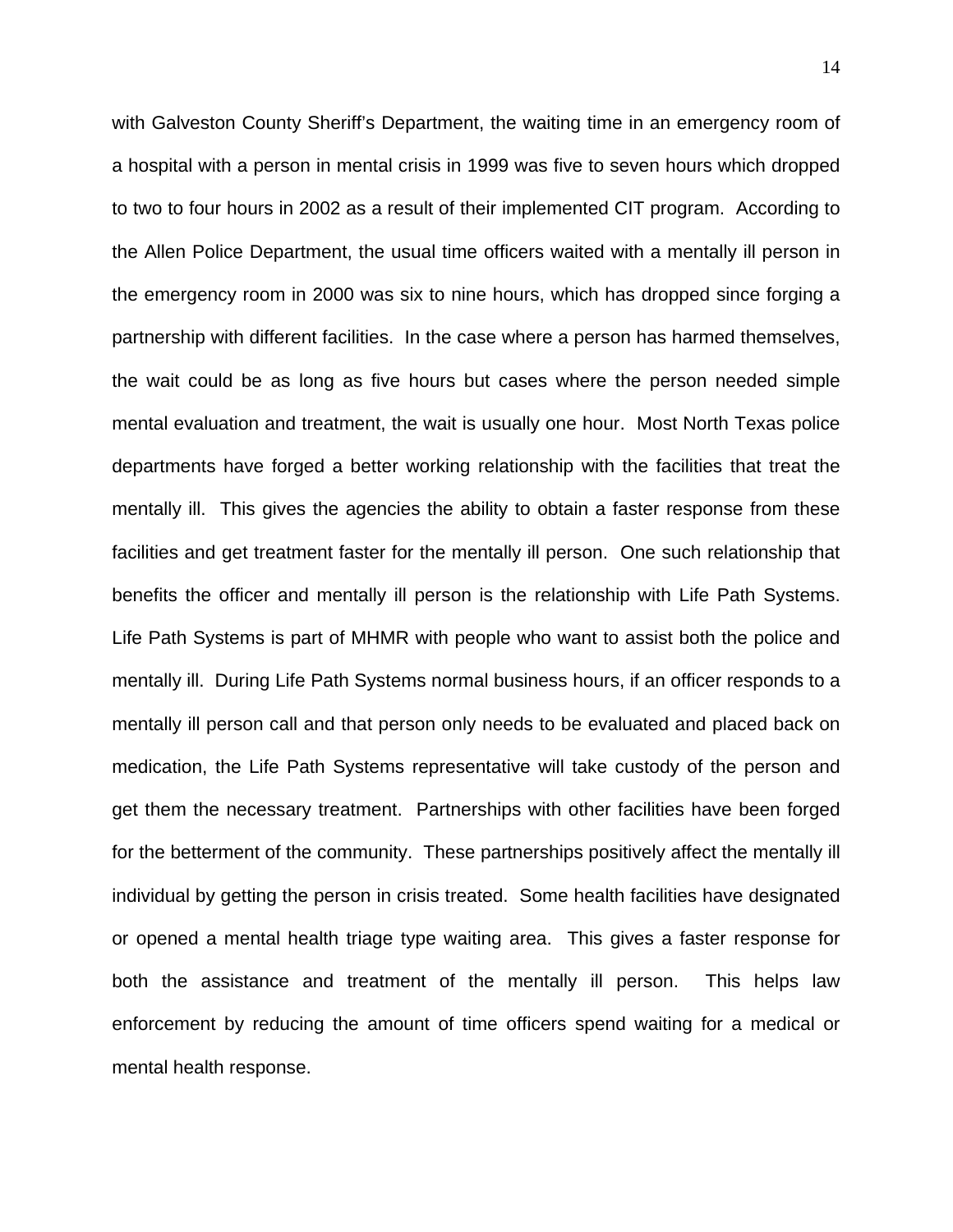The relationship forged with the law enforcement agencies has opened the door, in some cases, for better treatment and in some cases treatment in general for persons with mental illness. These facilities are now communicating with each other to assure treatment for the mentally ill person. In cases where there is an issue in which the person might need more or longer treatment than the facility can offer, the person is given information to get treatment from a different facility. In some areas, outreach community centers are offering rides to and from these other treatment locations as part of the overall partnership.

As part of the training for Crisis Intervention and forming partnerships between different entities, the judicial system is involved. In the North Texas area a mental court has been established for the purpose of ensuring prolonged treatment with follow up with these individuals. This court works within the scope of attempting to set a better path of continued contact with the mentally ill, treatment and giving in some cases, court ordered treatment, to those who refuse treatment. The court uses their authority to view criminal cases involving a mentally ill person and deal with the person accordingly with (in some cases) a treatment-based sentence.

Police departments across the state are creating mentally ill person policies and training their officers on the policy to further the departments desire to safely help the mentally ill individuals in need. The policy gives a wide range of how helping the mentally ill person in a mental crisis should be accomplished. In most cases, this policy is a new policy and is just now being designed and implemented. These policies further the partnerships between all entities involved and set forth guidelines to maintain this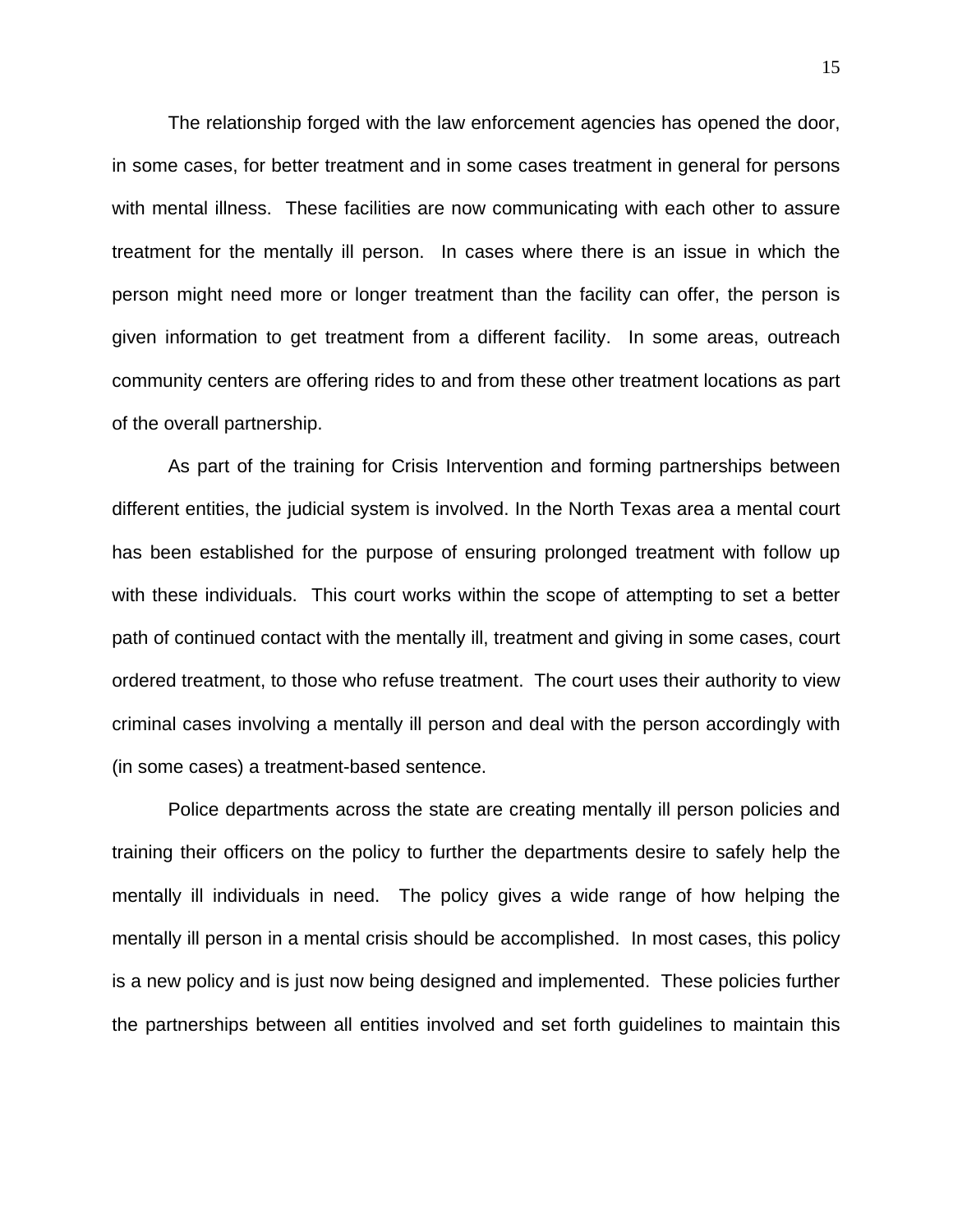important partnership. The policies define the goals of the agencies to help those in crisis while keeping the community safe.

# **DISCUSSION/CONCLUSIONS**

Law enforcement personnel have been challenged by situations involving people with mental illnesses for many years. According to Finn and Sullivan (1987), the public repeatedly calls on law enforcement officers for assistance with people who are mentally ill, due to the: availability of around-the-clock service, mobility and a legal obligation to respond, authority to detain or arrest. (Reuland, 2004). The dangers police officers face when responding to calls involving mentally ill persons are increased due to the person's illness which changes the person's ability to understand. Police officers responding to these types of calls are often not properly trained to effectively resolve situations involving the mentally ill. As a result, police officers and mentally ill persons are at a greater risk of suffering negative consequences during these encounters. (King County Executive Mentally Ill Offenders Task Force Final Report,1997). These encounters cause greater concern for both the officer and the mentally ill person due to the higher risk of injury to either party due to lack of knowledge or understanding of how to effectively deal with the situation faced by the officer.

The purpose of this research is to determine the extent to which police officers interact with people with mental illness and provide insight into varied means of safely addressing the various problems encountered by police officers in these situations. This research is expected to reveal the most vulnerable areas police officers face during these encounters and to support additional training to overcome these areas. Furthermore, this research is expected to reveal whether or not proper training for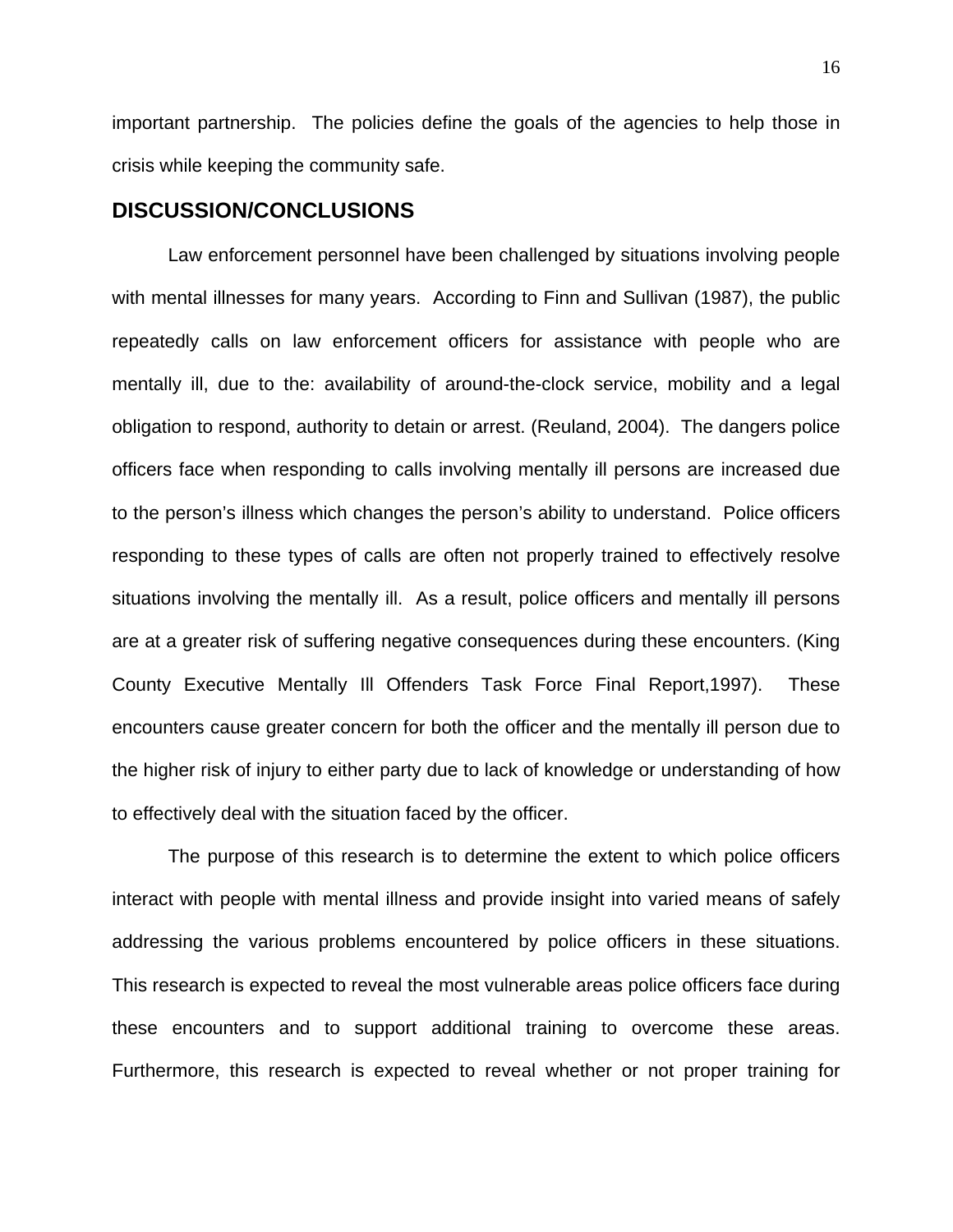officers and dispatchers will resolve some of the problems. The author's research is expected to show the value of partnerships between law enforcement, the judicial system, medical health and mental health professionals working together to resolve the issues. The author hypothesizes that properly trained police officers in techniques of de-escalation and intervention and dispatcher training for obtaining correct information will reduce the amount of time officers spend on calls. It will reduce the risks involved in these types of calls and obtain needed treatment for the mentally ill person. This will reduce the safety issues between officers and the mentally ill person and develop positive and safer resolution for the officer and mentally ill person and the community as a whole.

Departments who train their dispatchers and officers in a form of crisis intervention techniques will reduce the negative incidents between the responding officers and the mentally ill person. As part of this training, the departments seeking other means to subdue a person in mental crisis is less likely to have an incident in which an officer or mentally ill person is injured. The training will allow officers to have the knowledge of how to deal with a person in a mental crisis safer and maintain the safety of the community by not allowing the situation to escalate. Police departments, who approach this issue with the foresight to invite the mental and medical health communities into the situation and work as a team to resolve the issue, will gain faster and better assistance from the health care community. This is a benefit for the department in many ways, involving less waiting time for the officer and increased treatment opportunities for those needing treatment. This should result in fewer times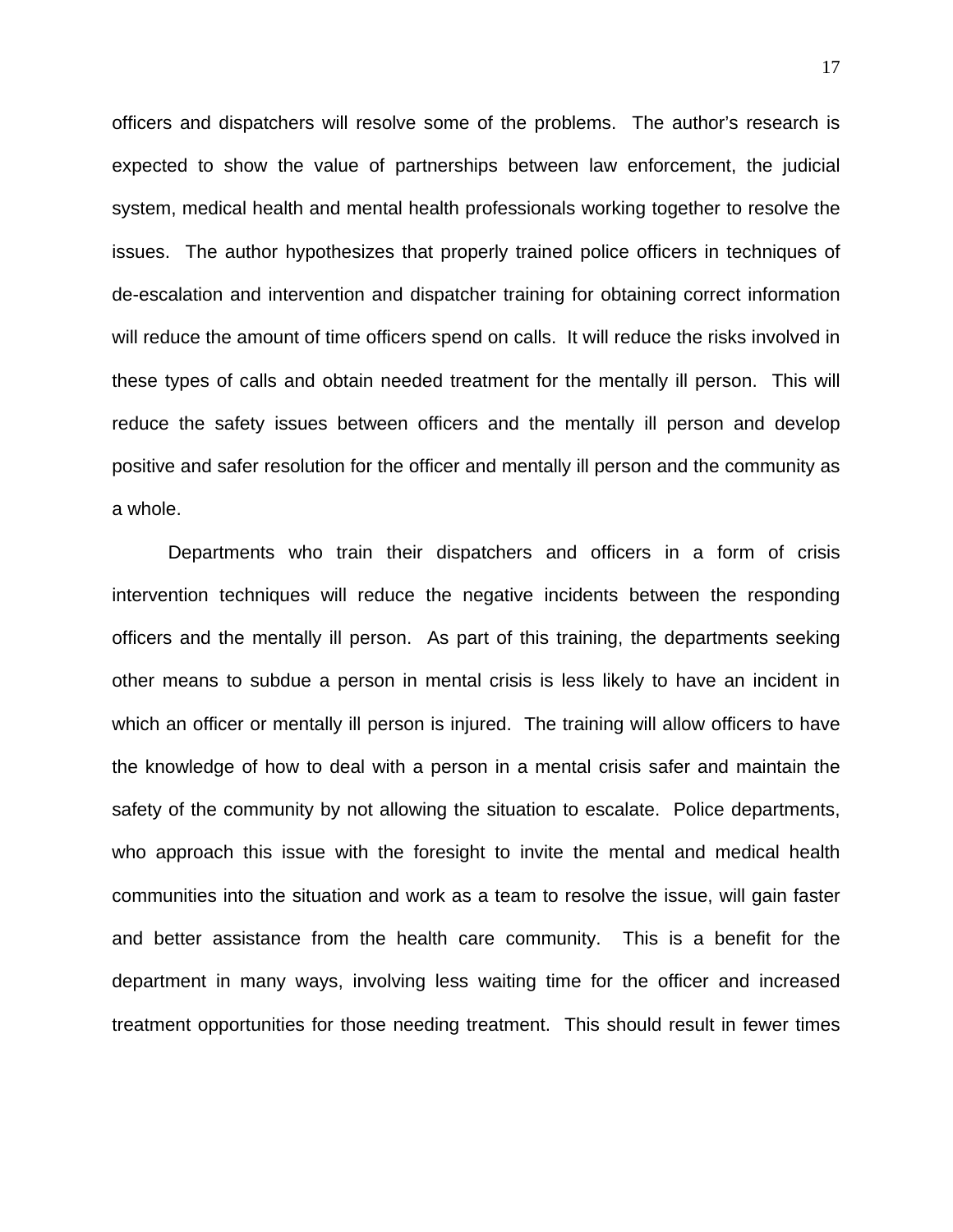an officer needs to respond to the same location and fewer incidents of an officer or a mentally ill person being injured.

The findings support a form of crisis intervention training for dispatchers and officers. The proper training provides the knowledge needed to properly deal with the person in crisis and should establish a partnership between the entities that would be involved. The overall idea of training and partnerships forged with all involved equates to the mentally ill person receiving treatment, which reduces the overall involvement of law enforcement. The findings support the author's hypothesis proposing that the training and partnerships have a positive effect for all parties. There is a reduction in time used and amount of manpower for these types of calls. Ideally, there would be a reduction in the use of force incidents between officers and persons in crisis and there would be better, in some cases, prolonged treatment for the mentally ill person. As a direct result of the training due to implementation of actions and partnerships to reduce the cause and effects of these types of calls, the safety for the community is increased.

The limitations hindering the author's research were several. Most agencies do not capture statistics specifically surrounding a call for service involving a mentally ill person unless it was a suicide. The information gathered during the survey was, in most cases, an officer's personal knowledge of events that was supported by documented information on those sited incidents. The research is supported by the accounts given by officers interviewed and by contact made to department statistical personnel. The research is supported by the survey issued by the author and by the supporting documents and research from other research groups sited.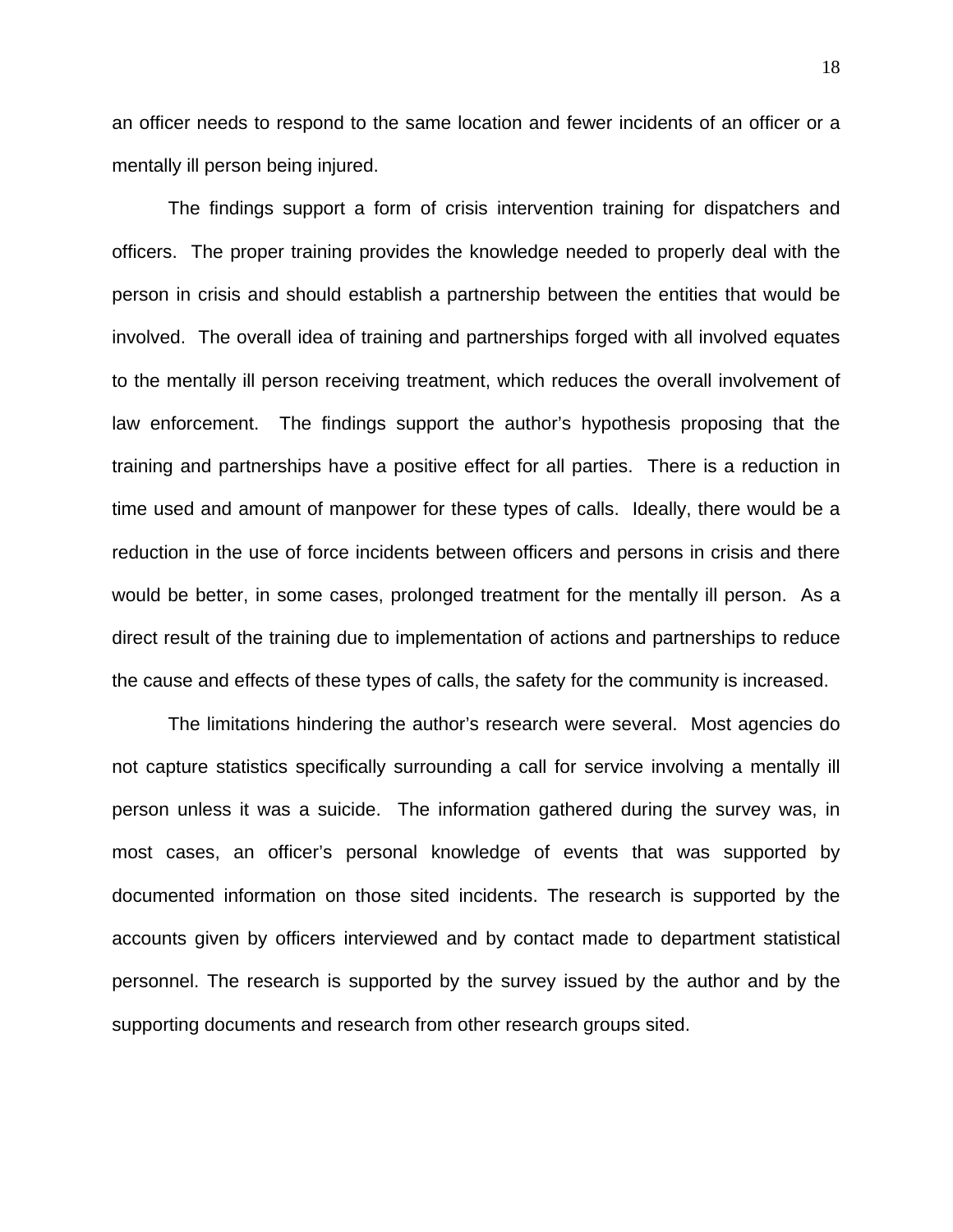The author's research is relevant to law enforcement regarding the correlation between properly trained officers and calls involving mentally ill individuals. The correlation lies between the: number of times officers respond, amount of officers responding, length of time spent on the call, incidents involving force during the call, ability to create a positive impact and end result. The positive resolution of calls involving persons in a mental crisis, due to the agencies' use of properly trained personnel and a CIT type of program, is a benefit for the agency and community.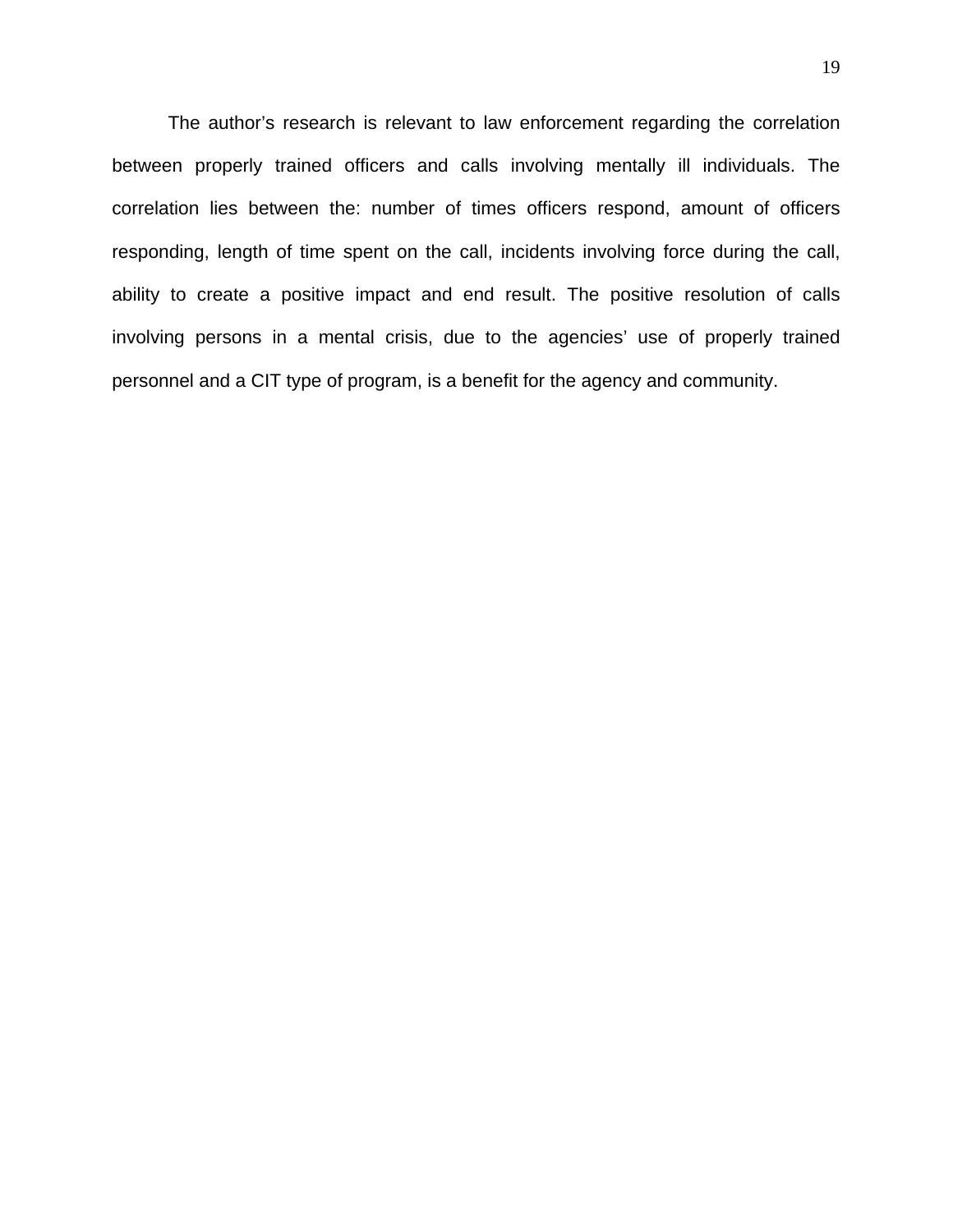# **REFERENCES**

American College of Emergency Physicians (1998). Retrieved July 2006, from: http://www.psychlaws.org/BriefingPapers/BP16.htm

Borum, R. , Deane, M.W., Steadman, H.J., & Morrissey, J. (1998). *Police perspectives on responding to mentally ill people in crisis: perceptions of program effectiveness*. Retrieved on July 2006, from ndcpd.misu.nodak.edu/justice/biblio.html

Brown, J. M., & Langan, P. A. (2001). *Policing and homicide, 1976-1978: Justifiable homicide by police, police officers murdered by felons.* Bureau of Justice Statistics. Retrieved July 2006, from http://www.psychlaws.org/BriefingPapers/BP16.htm

Castro, Jaime (2003) Mental Health Training: Beneficial or a Waste of Time? The Bill Blackwood Law Enforcement Management Institute of Texas. Administrative Research Paper

Clay, R. A. (2000). Jail diversion programs enhance care. *SAMHSA News*, 3(2), 1-5.

Cordner, G. (2006). *People with mental illness. COP, 40.* U.S. Department Of Justice, Office of Community Oriented Policing Services, Washington, D.C., Government Printing Office.

Final Report, (1997) *King County Executive Mentally Ill Offenders Task Force*  Retrieved December 2005, from

http://www.metroke.gov/dchs/mhd/reports/mio/report.htm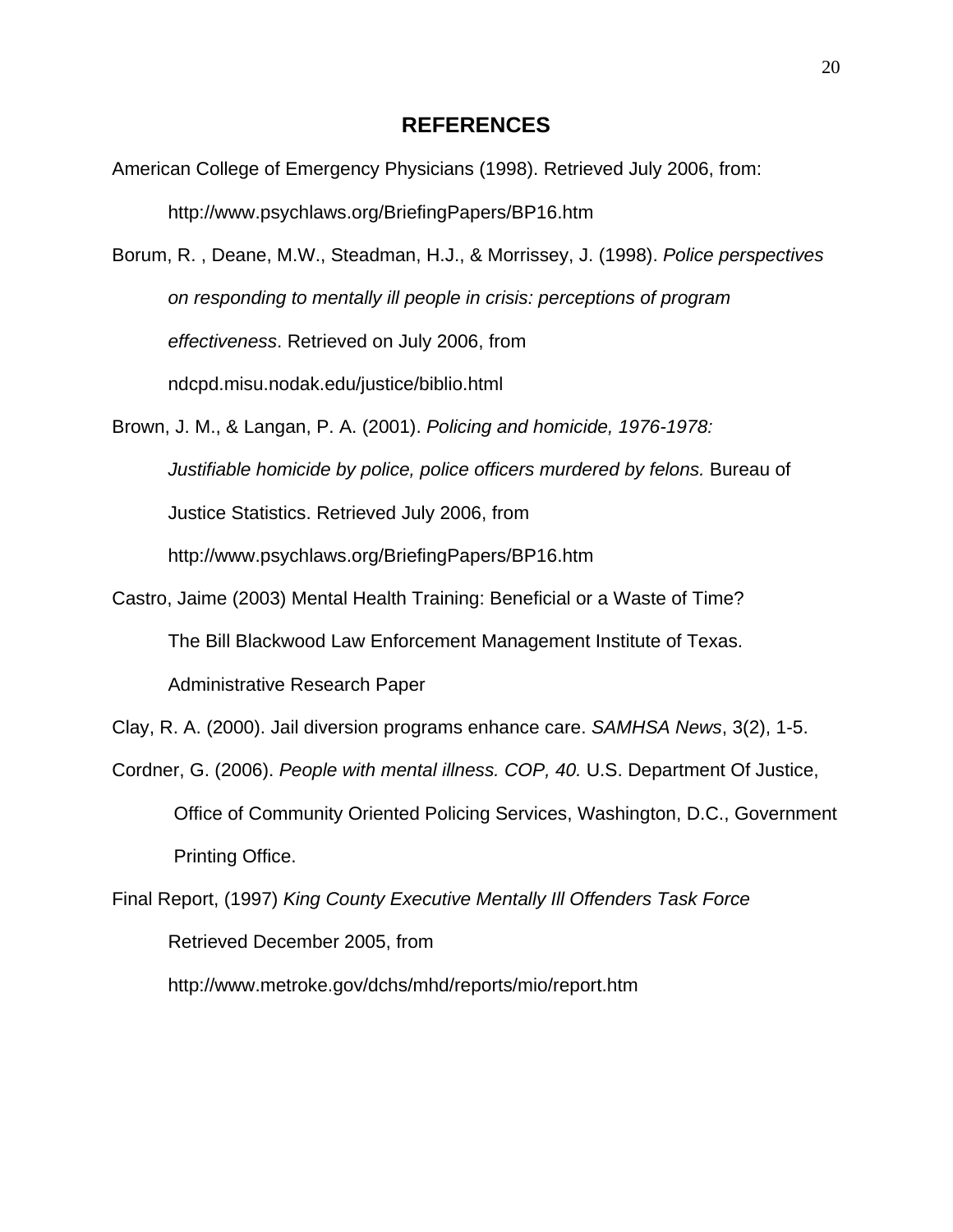- Khanna, R., & McVicker, S. (2004). *Police, mentally ill can make a lethal combination.*  Houston Chronicle.com. Retrieved June 2005, from http://www.chron.com/cs/CDA/prinstory.mpl/side2/2359029
- Range, H., & Anglin, D. et al (1998). *Suicide by cop: annals of emergency medicine*. FBI National Academy Associates , 32 (6).
- Reuland, M. (2004). *A guide to implementing police based diversion programs for people with mental illness.* Delmar, New York: U.S. Government Printing Office – SAMHSA (2004).
- Rosenblatt, R. (2001). *Law enforcement and the mentally ill special research report.*  Retrieved June 2005, from http://www.riss.net
- Texas Commission on Law Enforcement Officer Standards and Education. (2004) CIT Instructor training power point presentation.
- The Council of State Governments. (2002). *Criminal justice / mental consensus project,*  Washington, D.C.: U.S. Government Printing Office.
- The Treatment Advocacy Center, (2005) *Law Enforcement and People with Sever Mental Illness*

Retrieved July 2006, from http://wwwpsychlaws.org/BriefingPapers/BP16.htm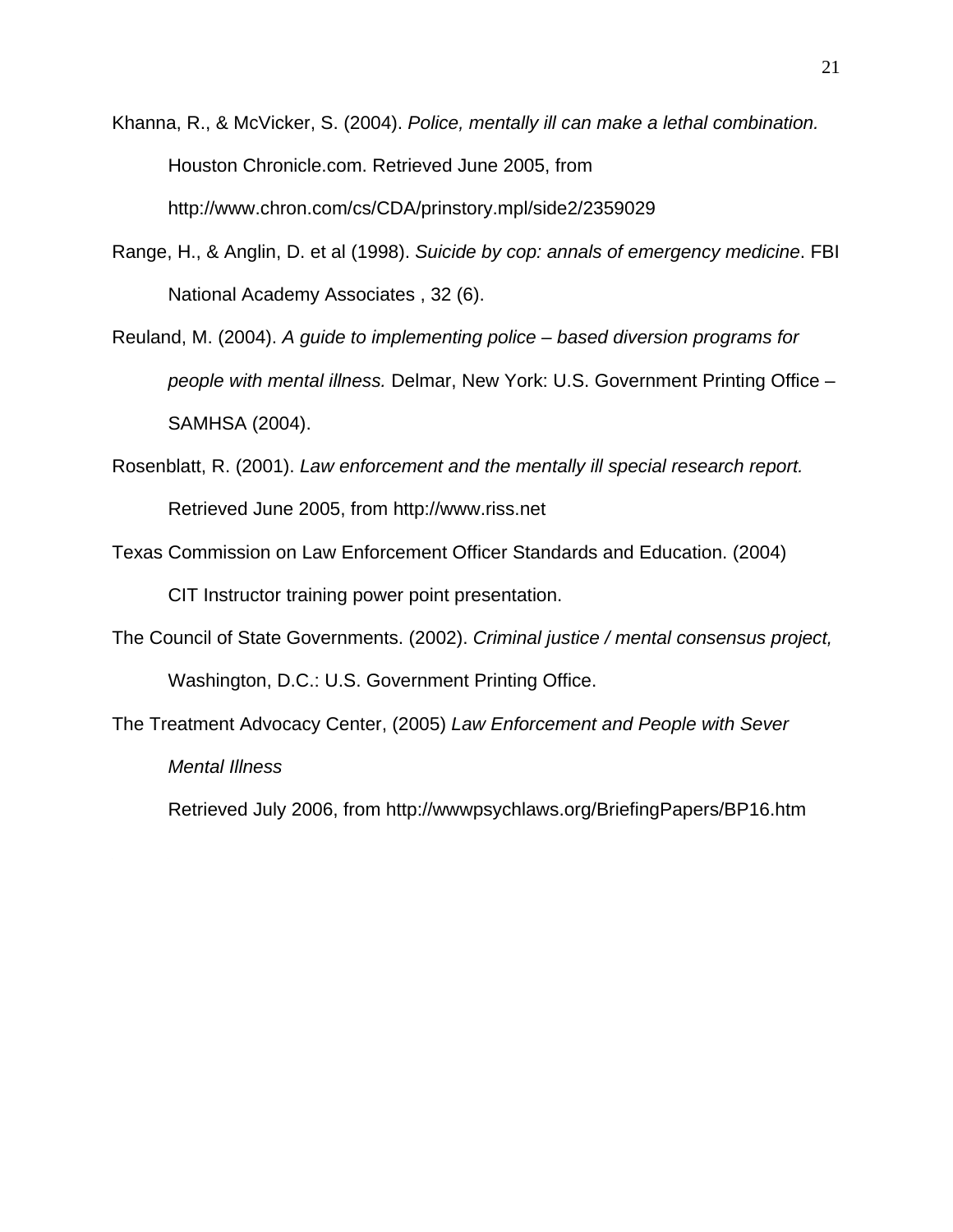# **Law Enforcement Survey The effects of mentally ill person calls for service on your agency.**

- **Objective:** To accurately gather needed data and information to properly conduct research in this specific area so a proper solution to a possible issue can be formed and needed changes or training, if any, within a police organization can be implemented.
- **General definition for mental illness:** An illness, disease or condition that either substantially impacts a person's thought, perception of reality, emotional process, judgment or grossly impairs a person's behavior, as manifested by recent disturbance behavior.
- **Professional definition of mental illness:** Mental illness is diagnosed based on behaviors and thinking as evaluated by a Psychiatrist, Psychologist, Licensed Professional Counselor, Licensed Social Worker, or other qualified professionals using a tool known as the Diagnostic and Statistical Manual of Mental Disorders, Fourth Edition, most commonly called the "DSM-IV". (American Psychiatric Association, Updated, 1999)

**Agency Name: \_\_\_\_\_\_\_\_\_\_\_\_\_\_\_\_\_\_\_\_\_\_\_\_\_\_\_\_\_\_\_\_\_\_\_\_\_\_\_\_\_\_\_** 

Your answers should be compromised of statistics from your department from 1994 to 2004.

**1)** What were the number of your calls for your agency each year;

*A call is described as any logged contact (dispatched or on view) or traffic stop,* 

| 1994 | 1995 | 1996 | 1997 |
|------|------|------|------|
| 1998 | 1998 | 1999 | 2000 |
| 2001 | 2002 | 2003 | 2004 |

**2)** What were the number of your calls involving mentally ill persons each year;

*A call is described as any logged contact (dispatched or on view) or traffic stop,*

| 1994 | 1995 | 1996 | 1997 |
|------|------|------|------|
| 1998 | 1998 | 1999 | 2000 |
| 2001 | 2002 | 2003 | 2004 |

3) On calls involving mentally ill persons, is the <u>amount of time spent on this call</u> increased, decreased or the same compared to the same type of call involving a non-mentally ill person?

*Increased Decreased Same*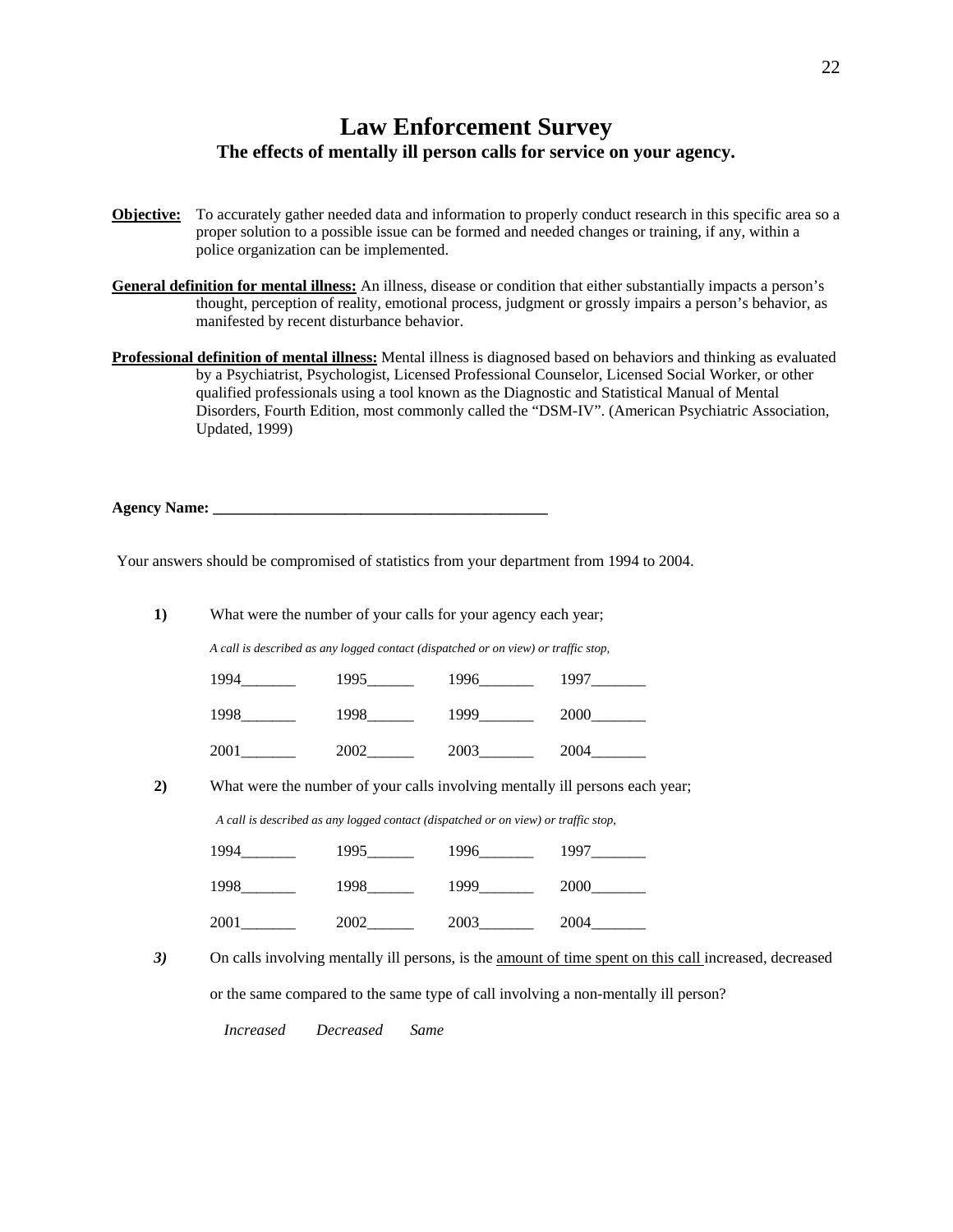- *4)* On calls involving mentally ill persons, is the amount of manpower used to deal with the call increased, decreased or the same compared to the same type of call involving a non-mentally ill person? *Increased Decreased Same*
- **5)** How many calls resulted in an arrest of the mentally ill person for a crime? \_\_\_\_\_\_\_\_\_\_\_

**6)** How many calls resulted in commitment to a mental health facility? \_\_\_\_\_\_\_\_\_

- **7)** How many calls resulted in the officer obtaining other assistance for the mentally ill person to resolve the problem without further police action(s)?
- **8)** Did you have any officers injured during any call as a direct result of dealing with a mentally ill person? Yes\_\_\_\_\_\_ No\_\_\_\_\_\_
- **9)** In what contact being made was the officer injured;
	- (a) Making initial contact\_\_\_\_\_\_\_\_\_
	- $(b)$  Traffic stop  $\qquad \qquad$
	- (c) Disturbance call \_\_\_\_\_\_\_\_\_
	- (d) Attempted suicide call \_\_\_\_\_\_\_\_\_

(e) Other types of call \_\_\_\_\_\_\_\_\_\_, Indicate call type \_\_\_\_\_\_\_\_\_\_\_\_\_\_\_\_\_\_\_\_\_\_\_\_\_\_\_\_

**10)** If an officer was injured;

 $\overline{\phantom{a}}$  ,  $\overline{\phantom{a}}$  ,  $\overline{\phantom{a}}$  ,  $\overline{\phantom{a}}$  ,  $\overline{\phantom{a}}$  ,  $\overline{\phantom{a}}$  ,  $\overline{\phantom{a}}$  ,  $\overline{\phantom{a}}$  ,  $\overline{\phantom{a}}$  ,  $\overline{\phantom{a}}$  ,  $\overline{\phantom{a}}$  ,  $\overline{\phantom{a}}$  ,  $\overline{\phantom{a}}$  ,  $\overline{\phantom{a}}$  ,  $\overline{\phantom{a}}$  ,  $\overline{\phantom{a}}$ 

 $\overline{\phantom{a}}$ 

- (a) How many with a minor injury such as a scrape, bruise, or laceration not needing stitches?
- (b) How many were major injuries needing medical treatment resulting in stitches, broken bones and
- time off from work?

(c) How many were severe needing extended hospital stays? \_\_\_\_\_\_\_\_\_

(d) How many officers were mortally wounded? \_\_\_\_\_\_\_\_\_\_

11) Were any mentally ill persons injured? Yes\_\_\_\_\_\_\_ No \_\_\_\_\_\_\_\_\_

If yes; (a) How many with a minor injury (i.e. a scrape, bruise, or laceration not needing stitches)

(b) How many with a major injury and needed medical treatment (i.e. requiring stitches, setting of broken bones) \_\_\_\_\_\_\_

(c) How many were severe injuries and needed extended hospital stays \_\_\_\_\_\_\_\_\_\_\_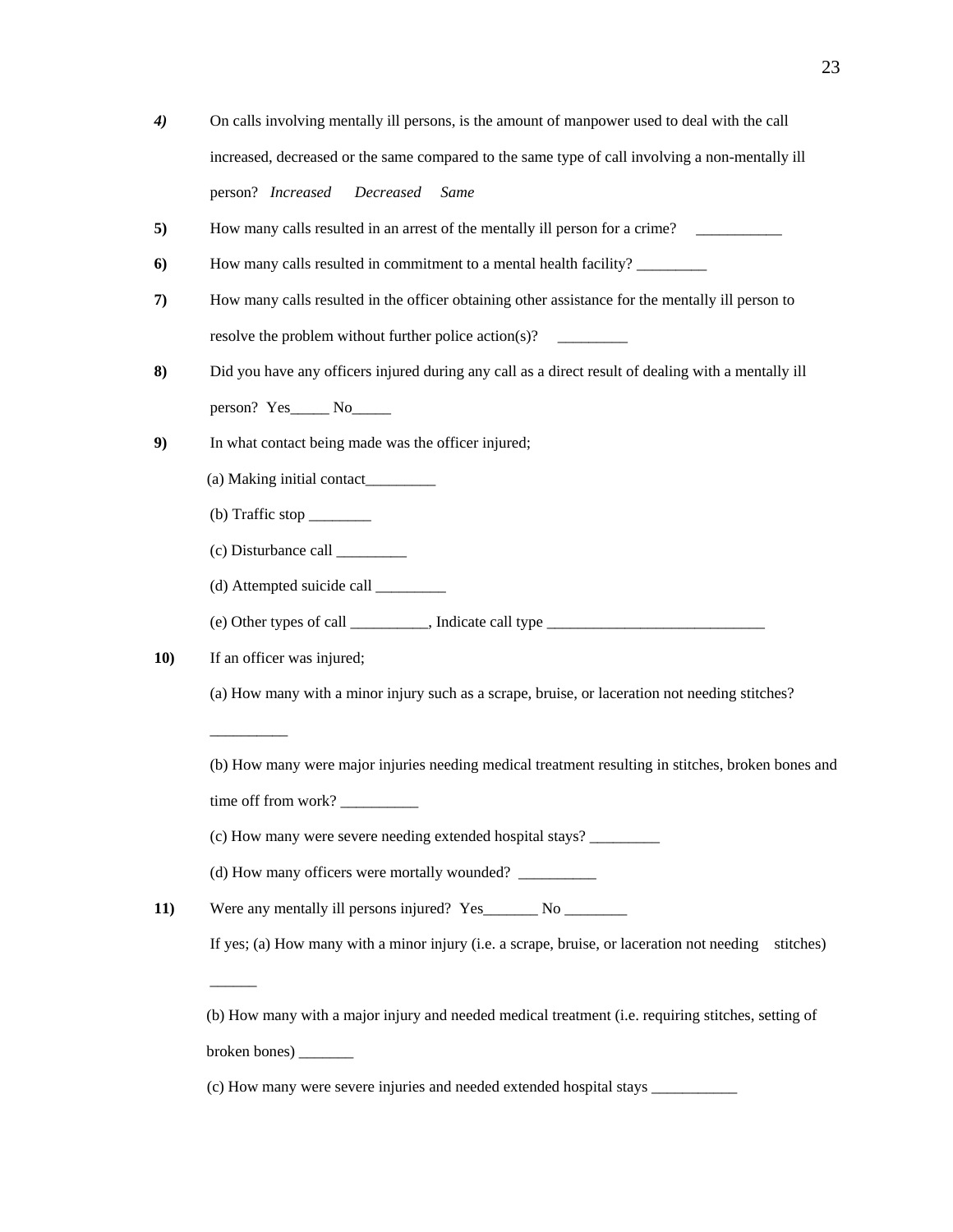- $(d)$  How many were fatal  $\frac{d}{d}$
- **12)** In what contact being made was the mentally ill person injured;
	- (a) On initial contact with an officer \_\_\_\_\_\_
	- $(b)$  On a traffic stop  $\_\_\_\_\_\_\_\_\_\_\_\_\_\_\_\_\_\_\_\_$
	- (c) On a disturbance call \_\_\_\_\_\_\_
	- (d) During attempted suicide \_\_\_\_\_\_\_
	- (f) Other type of call \_\_\_\_\_\_\_\_\_

**13)** Are your patrol officers' the personnel who would encounter these types of calls and ultimately take care of the call? Yes \_\_\_\_\_\_\_ No \_\_\_\_\_\_

If not, who would?

**14)** Does your department offer specialized training to officers to deal with mentally ill persons? Yes No

If yes, how is this training provided and how often?

Are these trained officers considered a specialized unit with the one task to answer mentally ill person calls or regular patrol officers assigned to your patrol unit?

Specialized unit \_\_\_\_\_\_\_\_\_\_\_\_\_ Patrol Unit \_\_\_\_\_\_\_\_\_\_\_\_

- **15)** In the same types of call or contact that officers have with none mentally ill person's verses calls or contacts with mentally ill persons, are the injuries to the officer(s) or person(s) contacted; the same \_\_\_\_\_\_\_\_, increased \_\_\_\_\_\_\_\_, decreased \_\_\_\_\_\_\_.
- 16) Do your dispatchers have specialized training to understand the difference in situation and obtain needed information for calls involving mentally ill persons to properly relay the information to the responding officers? Yes\_\_\_\_ No \_\_\_\_
- **17)** Dose your agency have a mental health policy or procedure that outlines how officers are to interact or deal with mentally ill persons they come into contact with? Yes \_\_\_\_\_ No \_\_\_\_ If yes, what year was the policy developed and implemented? \_\_\_\_\_\_\_\_\_\_